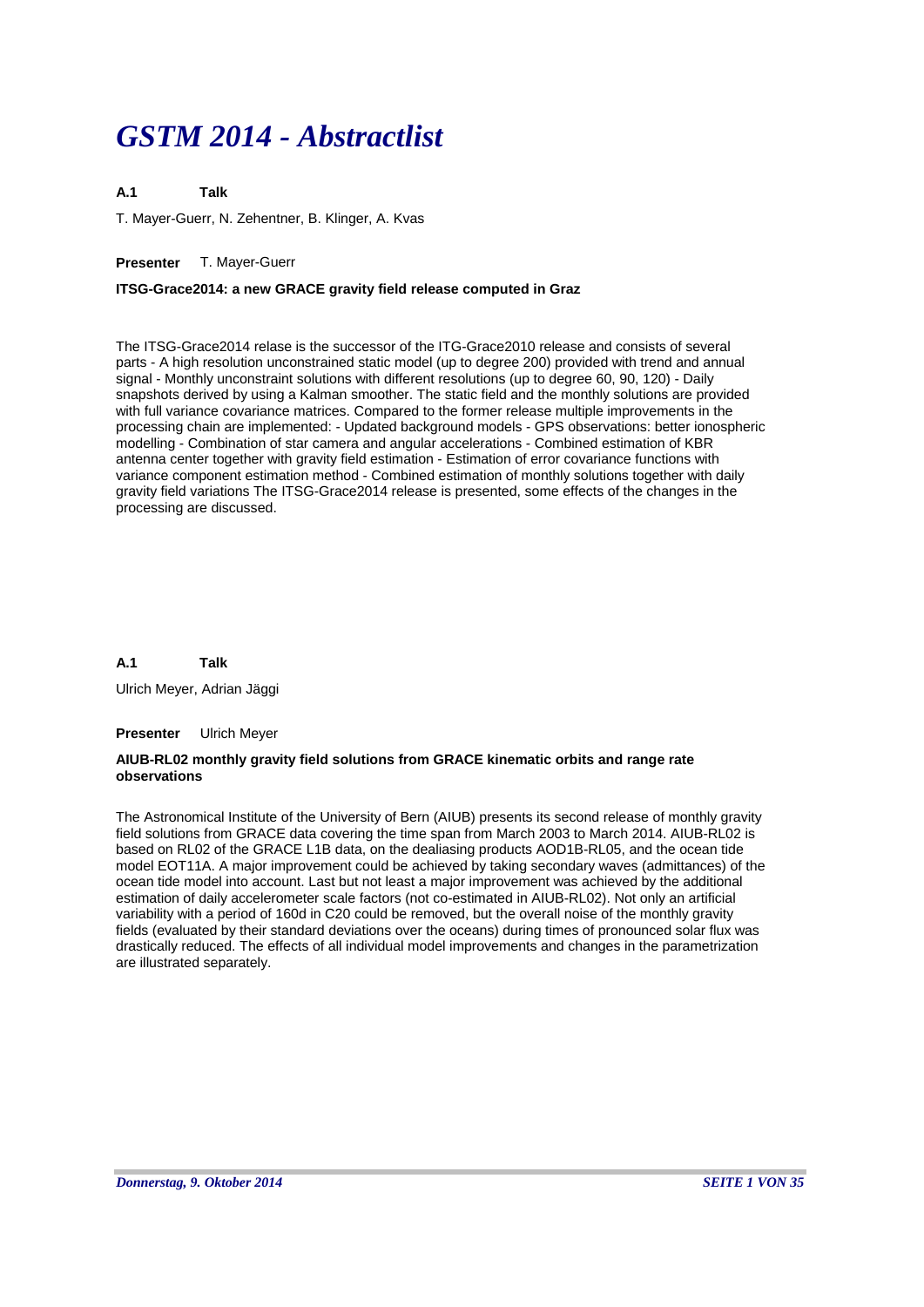Jean-Michel Lemoine, Sean Bruinsma, Pascal Gégout, Richard Biancale, Stéphane Bourgogne

# **Presenter** Jean-Michel Lemoine

# **Release 3 of the GRACE gravity solutions from CNES/GRGS**

The GRACE mission, already more than 12 years in operation, has provided a large-scale vision of the temporal gravity variations occurring on the Earth's surface. Using the reprocessed Level-1B "v2" data, the CNES/GRGS team has done a full reiteration of the GRACE and LAGEOS data processing based on upgraded data, models and inversion procedures. This new release (RL03) is now available on the GRGS web site. It features, in addition to using the new L1B-v2 data: - an improved a priori gravity model, closely following the actual gravity variations already observed by GRACE, - the use of FES2012 ocean tide model, - the use of the atmospheric dealiasing fields ECMWF ERA-interim (every 3 hours), - the use of the oceanic dealiasing fields TUGO (every 3 hours), - some changes in the K-Band ranging and accelerometer parameterization, - an inversion procedure using truncated Eigen values allowing (as it was already the case for RL02) a direct interpretation of the gravity solutions without the need for additional filtering, - an extension of the maximal degree of the time-variable parameters from 50 to 80. The CNES/GRGS RL03 solutions will be compared with the RL05 solutions from CSR, GFZ and JPL, focusing particularly on the areas of the Earth where the spatial resolution of the solutions is important and challenging as in the vicinity of the three major earthquakes of Sumatra, Maule and Tōhoku. The small artefacts which have been identified in RL03 solutions, and were presented at the IGFS meeting, have since been studied. The outcome of these studies will be presented here.

**A.1 Talk**

B. Loomis, S.B. Luthcke, T. Sabaka

# **Presenter** B. Loomis

# **Progress towards the next generation of GSFC global mascons**

The latest developments of the NASA GSFC global mascon time-variable gravity product are discussed. Monthly sets of mascons are directly estimated from the inter-satellite K-band range-rate observations and take into account the full noise covariance. The primary benefit of the mascon approach is the ability to apply anisotropic constraints via a regularization matrix in the non-linear least squares update to the state. This approach reduces signal leakage and eliminates the need for post-processing steps when forming time-series of regional mass change. The current constraint strategy and other candidate strategies in development are discussed. This recent global mascon solution applies state-of-the-art models, IERS 2010 conventions, and a newly-optimized arc parameterization. Global and regional mass change signals from the GSFC mascon solution are analyzed and compared to available models and the GSFC and GRACE project spherical harmonic solutions.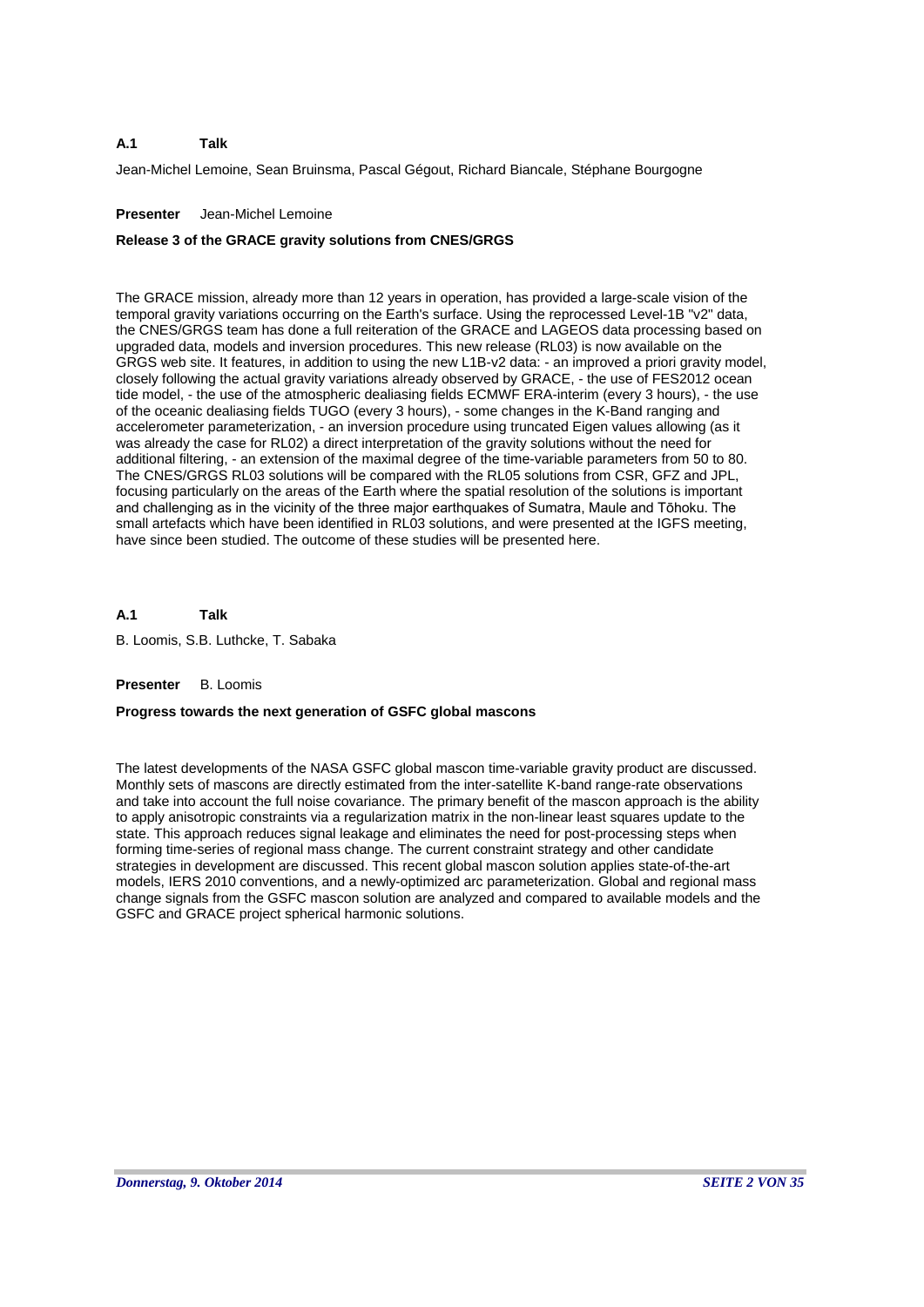Beate Klinger, Torsten Mayer-Gürr

# **Presenter** Beate Klinger

# **Combination of GRACE star camera and angular acceleration data: impact on monthly gravity field models**

The GRACE satellite mission provides K-band ranging (KBR) measurements between the two twin satellites GRACE-A and GRACE-B for the purpose of gravity field recovery. Although the accuracy of gravity field solutions has increased during the last years, there still remains an offset between the present error level and the GRACE baseline accuracy. Unmodeled errors in the Level-1B data products related to the alignment are one of the potential contributors to the error budget, since the precise intersatellite pointing is one of the essential requirements for the KBR ranging. Up to now, the attitude determination and the alignment between the two satellites were carried out solely by the two star cameras on board each spacecraft. However, the accelerometer provides additional information in terms of angular accelerations. Therefore, we combine both angular accelerometer and star camera data (ACC1B, SCA1B) in a least squares approach to improve the satellites' attitude determination. As a result, the high-frequent noise of the attitude data is decreased significantly. In order to benefit from the improvements on the sensor data level, other error sources and disturbances within the GRACE observations have to be identified. Based on these results, we show that improved modeling and processing methodologies (e.g. outlier detection) contribute to the overall accuracy of the recovered monthly gravity field solutions. The purpose of the presented work is to investigate the assets and drawbacks of this type of sensor fusion and its impact on the recovered gravity field solutions.

### **A.1 Talk**

Peter L. Bender, Frank G. Lemoine, Scott B. Luthcke

# **Presenter** Peter L. Bender

# **Progress Toward Development of a Four Revolution Empirical Correction Proceedure for GRACE Type Missions**

At the GST meeting in 2013, an alternate procedure for correcting for acceleration noise and other sources of low frequency noise in the data from GRACE type missions was described. It is called Ocean Calibration, and relies mainly on using the inter-satellite range results over low latitude ocean areas to determine an empirical range correction function for 4 rev arcs, where all 4 revs cross the Pacific. A model for geoid height variation uncertainties in equatorial ocean areas was constructed based on the amplitude of variations in the ECCO-JPL ocean model. Also, a model for low frequency acceleration noise based on the nominal level for GRACE was used. For these models, simulations were carried out with fitting at 23 times of crossing of preferred sites. After trying a number of fitting functions, one with 16 parameters was chosen. With this fitting function, the contribution of geoid noise to the resulting geoid error was less than 3 mm, and the range noise contribution was a factor 7 less. These levels compare with 20 mm for the monthly geoid height variation due to hydrology (Gruber et al, 2011). However, the total low freq. noise in the GRACE level 1B range data is much higher than the nominal level (Ditmar et al, 2012), and the actual uncertainty in geoid models on a given day may be considerably less than the monthly hydrology variation level. Thus, until we understand more about the GRACE error sources, it is not clear if the Ocean Calibration approach would reduce the GRACE geopotential height variation errors and striping in the results substantially.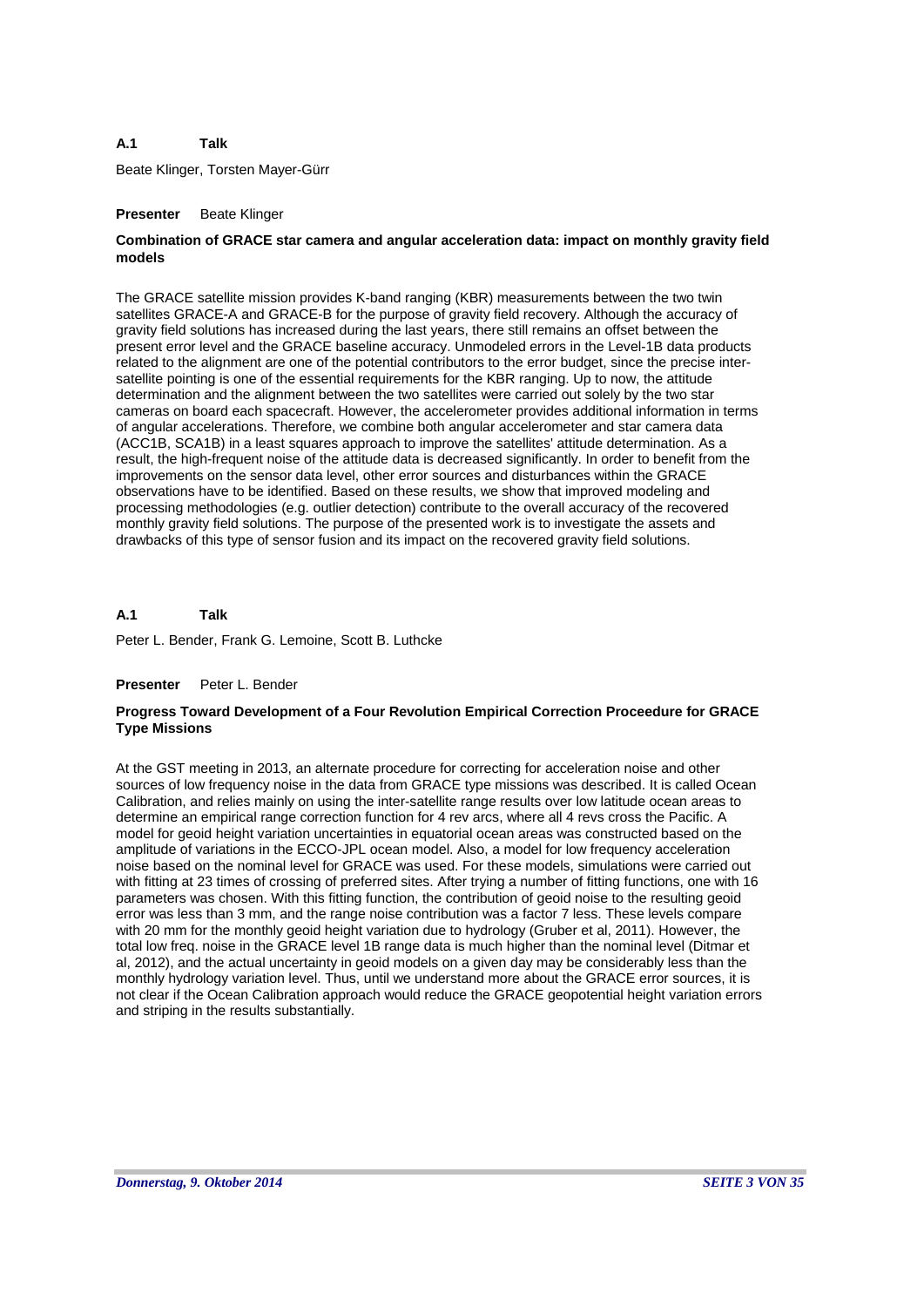A. Horvath, M. Murböck, R. Pail, M. Horwath

# **Presenter** Alexander Horvath

# **Mass signals from GRACE gravity fields with dedicated filtering using full covariance information**

Proper reduction of correlated errors is a crucial step towards resolving mass signals from GRACE monthly gravity fields. We set up an approach leading towards anisotropic decorrelation, based on information taken from full covariance matrices of all gravity field data included in our estimation process. We use full normal equations from real GRACE data (AIUB, CSR). They serve as an apriori stochastic model in our least-squares adjustment process. Extensive analysis of the full variance-covariance matrices in terms of temporal variability and correlation structures are presented. Earlier analysis (Murböck et al. 2013) showed that anisotropic decorrelation which implies destriping can be achieved by down weighting specific bands of spherical harmonic orders. The impact of our approach on such specific order bands and the ability of temporal aliasing reduction is investigated in detail. The effect of our strategy on the estimated mass signals is compared to the impact of other post-processing tools such as Gaussian or Swenson & Wahr type filter. Synthetic datasets created with a closed-loop mission simulator serve as additional basis for validation purposes. Furthermore we analyze annual variability and mass trend signals. Murböck, M.; Pail, R.; Daras, I.; Gruber, T.: Optimal orbits for temporal gravity recovery regarding temporal aliasing; Journal of Geodesy, Springer Berlin Heidelberg, ISSN 0949-7714, ISSN (Online) 1432-1394, DOI: 10.1007/s00190-013-0671-y, 2013.

#### **A.1 Talk**

Jiangjun Ran, Pavel Ditmar, Roland Klees

### **Presenter** Jiangjun Ran

### **Improved post-processing of GRACE monthly gravity fields to estimate regional mass variations of the Greenland Ice Sheet**

Post-processing of monthly GRACE gravity field models with the aim to enhance the spatial resolution of mass anomalies over the Greenland Ice Sheet have been presented by various authors. Typically, they use the Stokes coefficients of monthly gravity models as input and add additional constraints to improve the spatial resolution and accuracy of estimated mass anomalies. Here we improve current postprocessing techniques among others by including full noise variance-covariance information of the monthly Stokes coefficients, a more sophisticated regularization, and a careful choice of various parameters to be selected during the post-processing. Moreover, we analyze the error budget of highresolution GrIS mass balance estimates and identify the processing strategy that minimizes the total error in the estimates obtained, using synthetic data. Furthermore, compared with Forsberg & Reeh (2007) and Baur & Sneeuw (2011), our processing scheme is extended further. In particular, the stochastic model of data noise is incorporated. We processed the synthetic data using various settings of processing parameters. This allows us to draw valuable conclusions regarding the optimal combination of data processing parameters. In particular, we find that the usage of stochastic model of data noise and the firstorder Tikhonov regularization scheme lead to a noticeable improvement of the obtained results. Furthermore, according to the investigation of the error budget, we are able to understand better the dependence of solution quality on the choice of data processing parameters.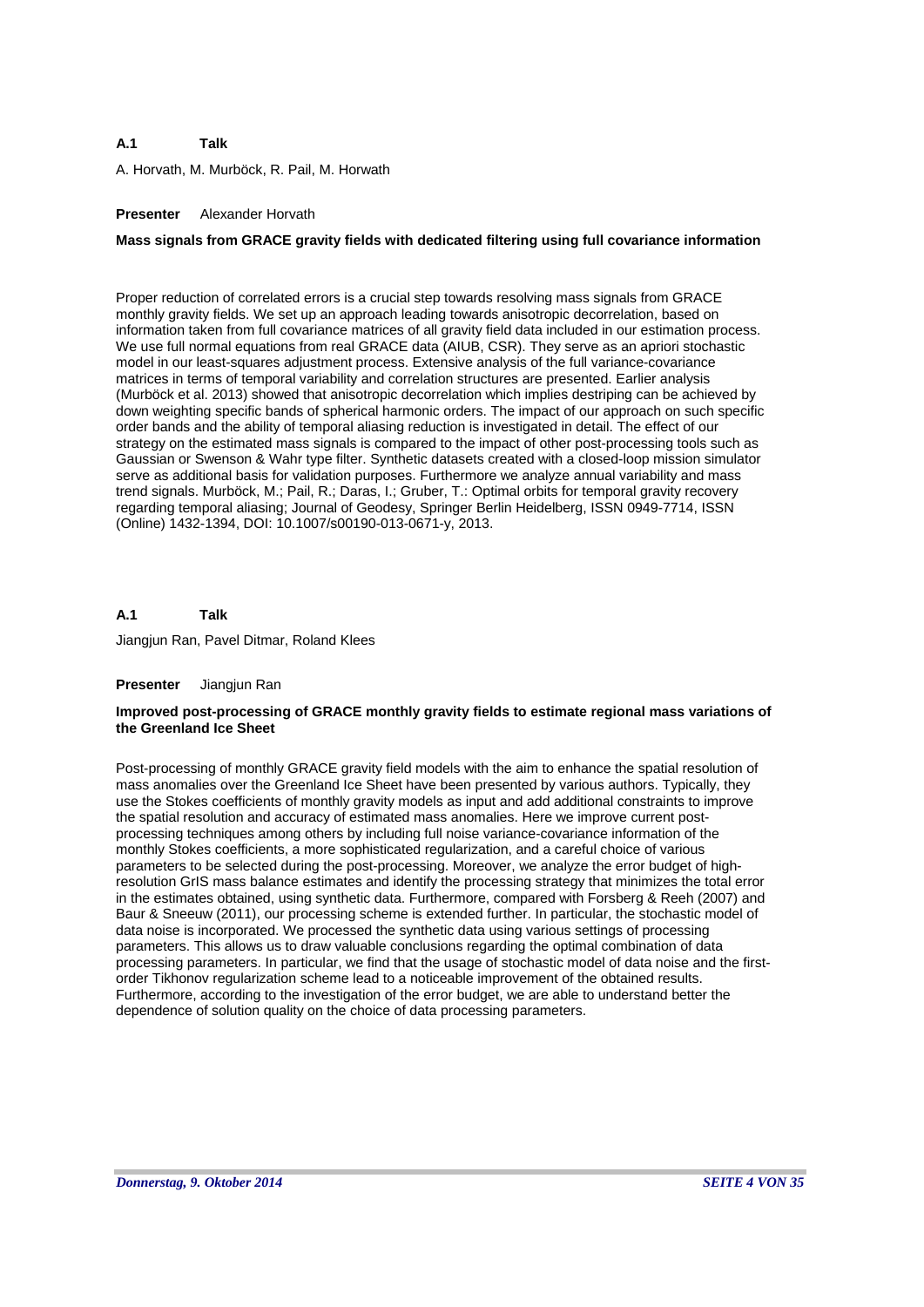Christian Gruber, Andreas Groh, Christoph Dahle, Elisa Fagiolini

# **Presenter** Christian Gruber

# **Evaluation of global and regional GRACE solutions**

Since 2002 the Gravity Recovery And Climate Experiment (GRACE) mission has been measuring temporal variations of Earth's gravity field with unprecedented accuracy. This data set provides valuable information on the distribution and variation of mass in the Earth's subsystems such as atmosphere, hydrosphere, ocean and cryosphere. Reprocessed GRACE time-series of monthly gravity field spherical harmonic solutions generated at GFZ (RL05a) show significantly less noise and spurious artifacts. In addition, a regional method based on radial base functions and kalman filtering is capable to compute models in regional and global representation. This new method localizes the gravity observation to the closest regions and omits spatial correlations with farther regions. The present study makes use of both solutions in order to quantify recent ice-mass changes and their contribution to global sea-level rise. We further compare ice-induced crustal deformations due to the dynamic (un-)loading of the crustal layer with GPS uplift measurements along Greenland's coastline. Mass/Volume changes derived from ICESat laser altimetry measurements both in Greenland and Antarctica are used to validate the GRACE results. Hydrogical catchment basins are used to validate total water storage variations against water storage modeling from WGHM.

### **A.1 Talk**

Y. Sun, P. Ditmar, R. Riccardo

# **Presenter** Y. Sun

# **Determination of changes in the Earth's dynamic oblateness from GRACE, an ocean bottom pressure model and a glacial isostatic adjustment model**

A new methodology proposed to estimate changes in the Earth's dynamic oblateness on a monthly basis. The algorithm is simple and uses only publicly available data/models, namely monthly GRACE gravity field solutions, an ocean bottom pressure (OBP) model and a glacial isostatic adjustment (GIA) model. The result influenced by the choice of input models as well as by processing details such as what filter is applied to the GRACE solutions. We test differrent combinations of input models and processing parameters and compare the resulting time-series with an independent solution based on satellite laser ranging (SLR) data. The best time-series achieved in this study compares remarkably well with that of the SLR in terms of RMS differences, amplitudes and phases. Trend estimates, derived from the obtained time-series, denpend also on the GIA model used. The proposed method thus can provide high-quality degree-2 zonal coefficient replacement for the originally corrupted one in a monthly GRACE gravity model. It can also be used as a validation of various GIA models, in combination with independent observation of dynamic oblateness (e.g., from SLR).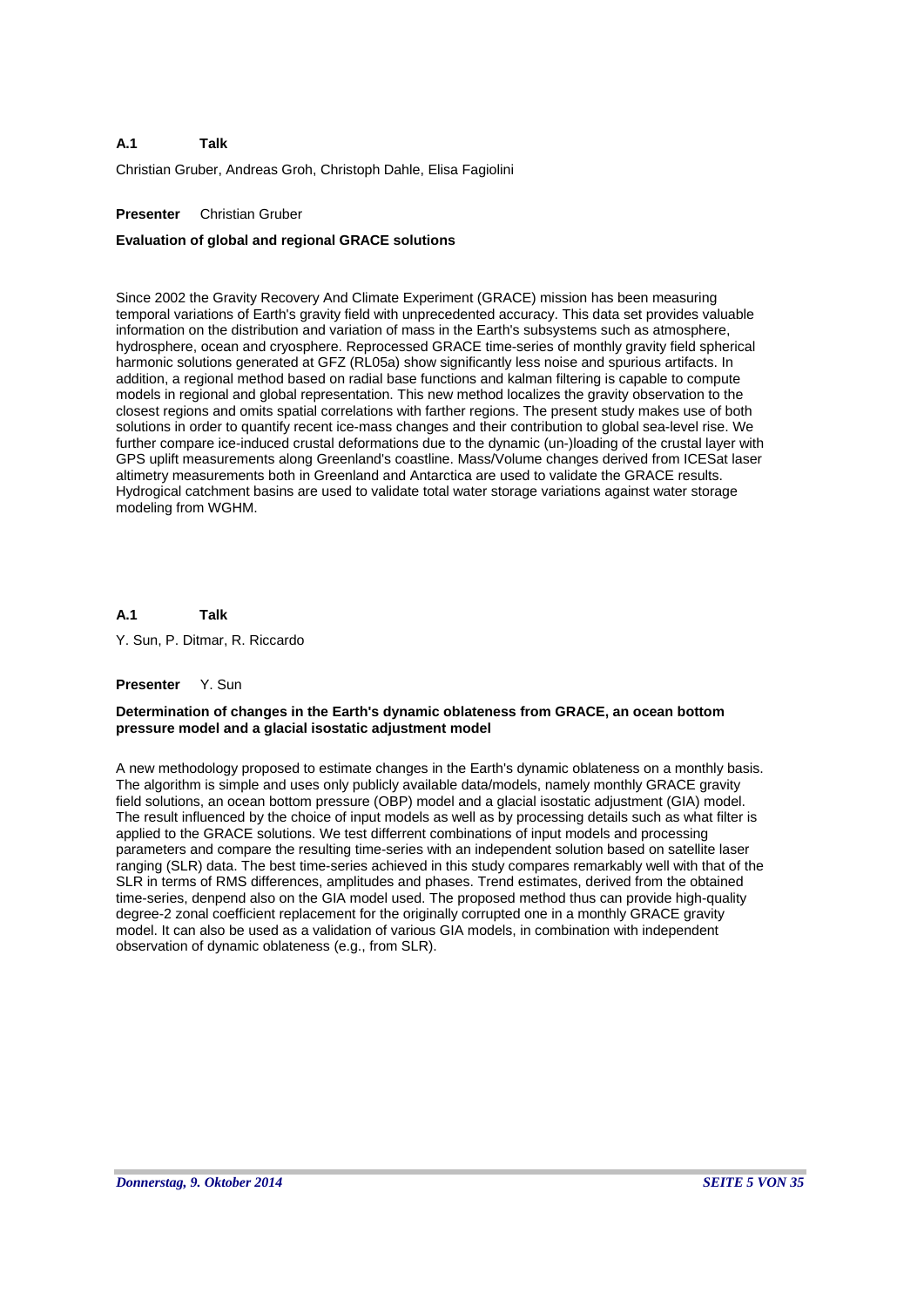Na Wei, Tonie van Dam, Matthias Weigelt, Thierry Meyrath

# **Presenter** Na Wei

# **Seasonal Variations of Low-degree Spherical Harmonic Derived from GPS Data and Loading Models**

We derived the seasonal variations of spherical harmonics by combing GPS displacement series from ITRF2008 residuals and modelled ocean bottom pressure (OBP) from ECCO (Estimating the Circulation & Climate of the Ocean). Monthly surface mass density coefficients are estimated up to degree 20. In this contribution, we try to separate the no-mass signals from ITRF-GPS residuals by introducing translation parameters to the joint inversion. A variance component estimation (VCE) is also adopted to optimize the stochastic model for OBP input data, and the uncertainty of ECCO data is thus estimated to be 1.4 cm. We focus on the seasonal variations of degree-1 and degree-2 terms derived from the combination. These estimations are then compared with coefficients predicted from atmospheric, oceanic, and hydrological models. They are also compared with independent coefficients from accurately measured satellite laser ranging (SLR) and Gravity Recovery and Climate Experiment (GRACE) data. Results show that the uncertainties of geocenter motion from GPS/ECCO are better than 0.5 mm in the X and Y component and 1.0 mm in the Z component. GPS/ECCO geocenter motion agree well with SLR, and the correlation coefficients are 0.74, 0.64 and 0.62, respectively. GPS/ECCO ΔC20 (0.90) and ΔS21 (0.88) are highly correlated with SLR. GPS/ECCO ΔC20 and ΔS21 have slightly larger sub-seasonal uncertainty than SLR. Obvious S2 tide aliasing errors still exists in GRACE(RL05) ΔC20 series.

#### **A.1 Talk**

A. Jäggi, M. Weigelt, F. Flechtner, A. Güntner , T. Mayer-Gürr, S. Martinis, S. Bruinsma, J. Flury, S. Bourgogne

### **Presenter** A. Jäggi

# **European Gravity Service for Improved Emergency Management - a new Horizon2020 project to serve the international community and improve the accessibility to gravity field products**

A proposal for a European Gravity Service for Improved Emergency Management (EGSIEM) has been submitted in response to the Earth Observation Call EO-1-2014 of the Horizon 2020 Framework Programme. EGSIEM shall demonstrate that observations of the redistribution of water and ice mass derived from the current GRACE mission, the future GRACE-FO mission, and additional data provide critical and complementary information to more traditional Earth Observation products and open the door for innovative approaches to flood and drought monitoring and forecasting. The EGSIEM project is currently in its final negotiating phase with the European Commission and is expected to start in early 2015. We present the three key objectives that EGSIEM shall address: 1) to establish a scientific combination service to deliver the best gravity products for applications in Earth and environmental science research based on the unified knowledge of the European GRACE community, 2) to establish a near real-time and regional service to reduce the latency and increase the temporal resolution of the mass redistribution products, and 3) to establish a hydrological and early warning service to develop gravity-based indicators for extreme hydrological events and to demonstrate their value for flood and drought forecasting and monitoring services. All of these services shall be tailored to the various needs of the respective communities. Significant efforts shall be devoted to transform the service products into user-friendly and easy-to-interpret data sets and the development of visualization tools.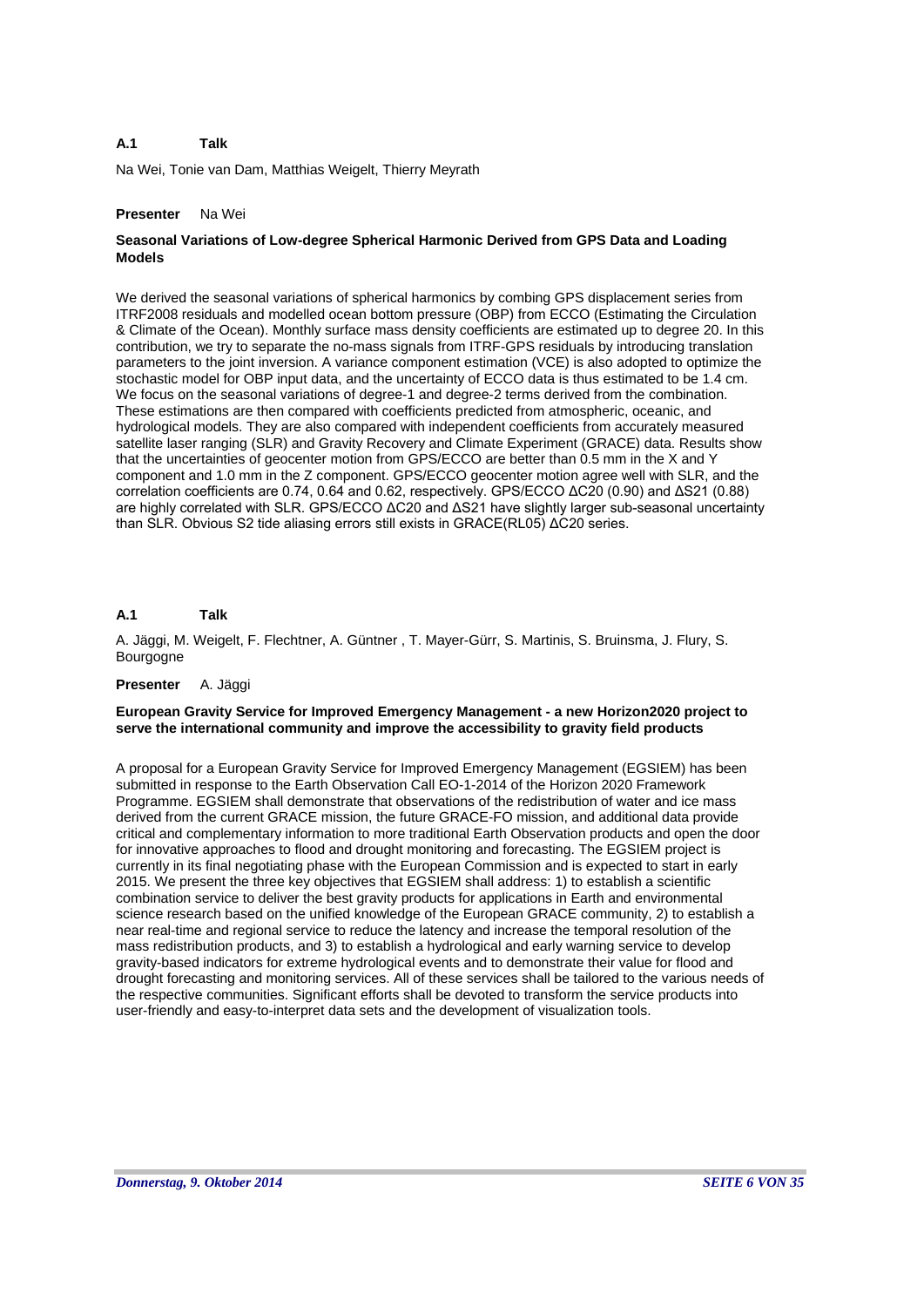### **A.1 Poster**

C. Siemes, M. Fehringer, R. Floberghagen, B. Frommknecht, R. Haagmans

# **Presenter** Christian Siemes

# **Evolution of GOCE gravity gradient performance during mission lifetime**

This presentation provides an overview of the performance evolution of gravity gradients provided by the Gravity field and steady-state Ocean Circulation Explorer (GOCE) mission during mission lifetime. GOCE was launched on 17 March 2009 when the solar cycle was close to a minimum. Since then, the solar cycle advanced towards an expected maximum in early 2013, while accordingly the drag environment became harsher. In addition, beginning in August 2012, GOCE's orbit has been lowered several times from an altitude of 256 km to eventually 224 km, which led the satellite into an even harsher drag environment. Since the gravity gradiometer requires a "quiet" environment for providing ultimate performance, the GOCE satellite is equipped with a drag-free control system that compensates drag in flight direction. Drag perpendicular to the flight direction, however, is not compensated. Therefore, we oppose the evolution of gravity gradient performance to the evolution of drag measured by the accelerometers, in particular for the across-track direction where drag attacks the largest cross-section of the satellite. Through combining frequency and spatial domain analyses, we show that the performance evolution in regions around the geomagnetic poles is different from the one outside these regions. Furthermore, special attention is paid to gravity gradients acquired before, after and also during orbit lowering maneuvers. In addition to the analysis of gravity gradients, we show a time series of GOCE gravity field solutions, each based on SGG and SST data of two months.

### **A.1 Poster**

Tamara Bandikova, Ulrich Meyer, Beate Klinger, Paul Tregoning, Jakob Flury, Torsten Mayer-Gürr

# **Presenter** Tamara Bandikova

# **Improved star camera attitude data and their effect on the gravity field**

Efforts are ongoing to decrease the noise of the GRACE gravity field models and hence to arrive closer to the GRACE baseline. The most significant error sources belong the untreated errors in the observation data and the imperfections in the background models. The recent study (Bandikova&Flury,2014) revealed that the current release of the star camera attitude data (SCA1B RL02) contain noise systematically higher than expected by about a factor 3-4. This is due to an incorrect implementation of the algorithms for quaternion combination in the JPL processing routines. Generating improved SCA data requires that valid data from both star camera heads are available which is not always the case because the Sun and Moon at times blind one camera. In the gravity field modeling, the attitude data are needed for the KBR antenna offset correction and to orient the non-gravitational linear accelerations sensed by the accelerometer. Hence any improvement in the SCA data is expected to be reflected in the gravity field models. In order to quantify the effect on the gravity field, we processed one month of observation data using two different approaches: the celestial mechanics approach (AIUB) and the variational equations approach (ITSG). We show that the noise in the KBR observations and the linear accelerations has effectively decreased. However, the effect on the gravity field on a global scale is hardly evident. We conclude that, at the current level of accuracy, the errors seen in the temporal gravity fields are dominated by errors coming from sources other than the attitude data.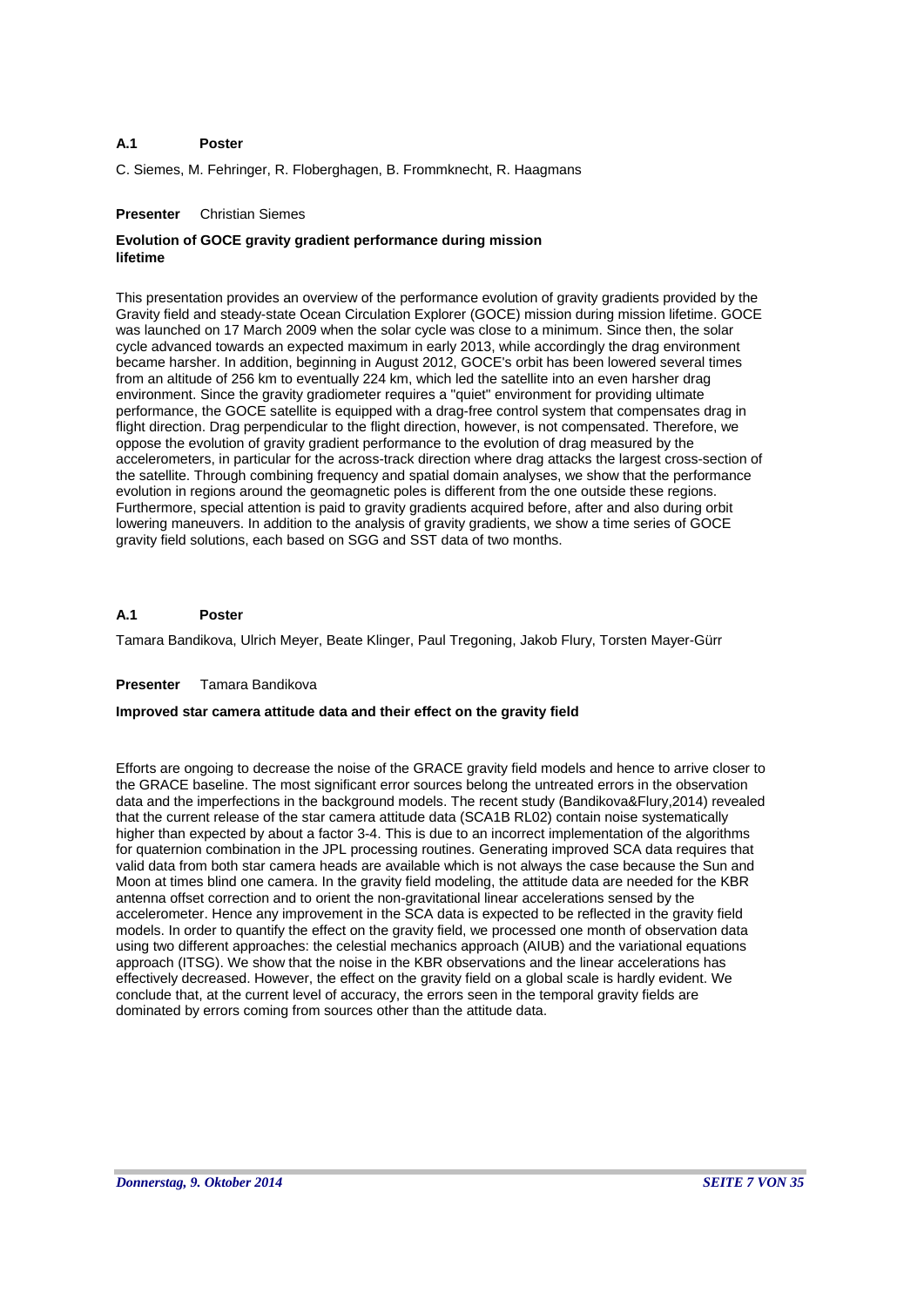Mike Watkins, Frank Flechtner, Phil Morton, Frank Webb, Franz-Heinrich Massmann, Ludwig Grunwaldt

# **Presenter** Mike Watkins

# **Status of the GRACE Follow-On Mission**

GRACE Follow-On, a joint US/German satellite mission to extend the critical global mass flux data records from the GRACE mission, continues to mature and advance on both sides of the Atlantic. In early January 2012, GRACE-FO was advanced by NASA to Phase A following the successful Mission Concept Review in late October, 2011. The transition into Phase B happened in September 2012 following a successful System Requirements and Mission Definition Review in July 2012. In January 2014 the Preliminary Design Review (PDR) was conducted, followed by the transition into phase C in March 2014. The current launch date is August 2017. The presentation will focus on the project status after the successful Project PDR and the Science Data System (SDS), Mission Operations System (MOS) and Launch Vehicle System (LVS) PDRs as well as science payload Critical Design Reviews (CDR) of the microwave instrument (MWI), accelerometer and laser ranging interferometer (LRI) demonstrator.

### **A.2 Talk**

Bernard Foulon, Bruno Christophe, Vincent Lebat, Damien Boulanger, Francoise Liorzou

# **Presenter** Bruno Christophe

# **Development status of the GRACE Follow-On accelerometer and first results of the Engineering Model testing**

The design of the electrostatic space accelerometers developed by Onera for the GRACE Follow-On mission is very similar to the one of the SuperStar accelerometers operating in orbit on board the twin GRACE satellites since more than twelve years. However, they take advantage of the return of experience of the GRACE and GOCE missions, in order to improve their thermal behaviour, in particular the stability of the front end electronics functions. The presentation will provide the status of the GFO accelerometer at the time of its Critical Design Review with in particular the results of the Engineering Model testing on the Onera's laboratory pendulum bench and during catapult free falls at ZARM drop tower facility.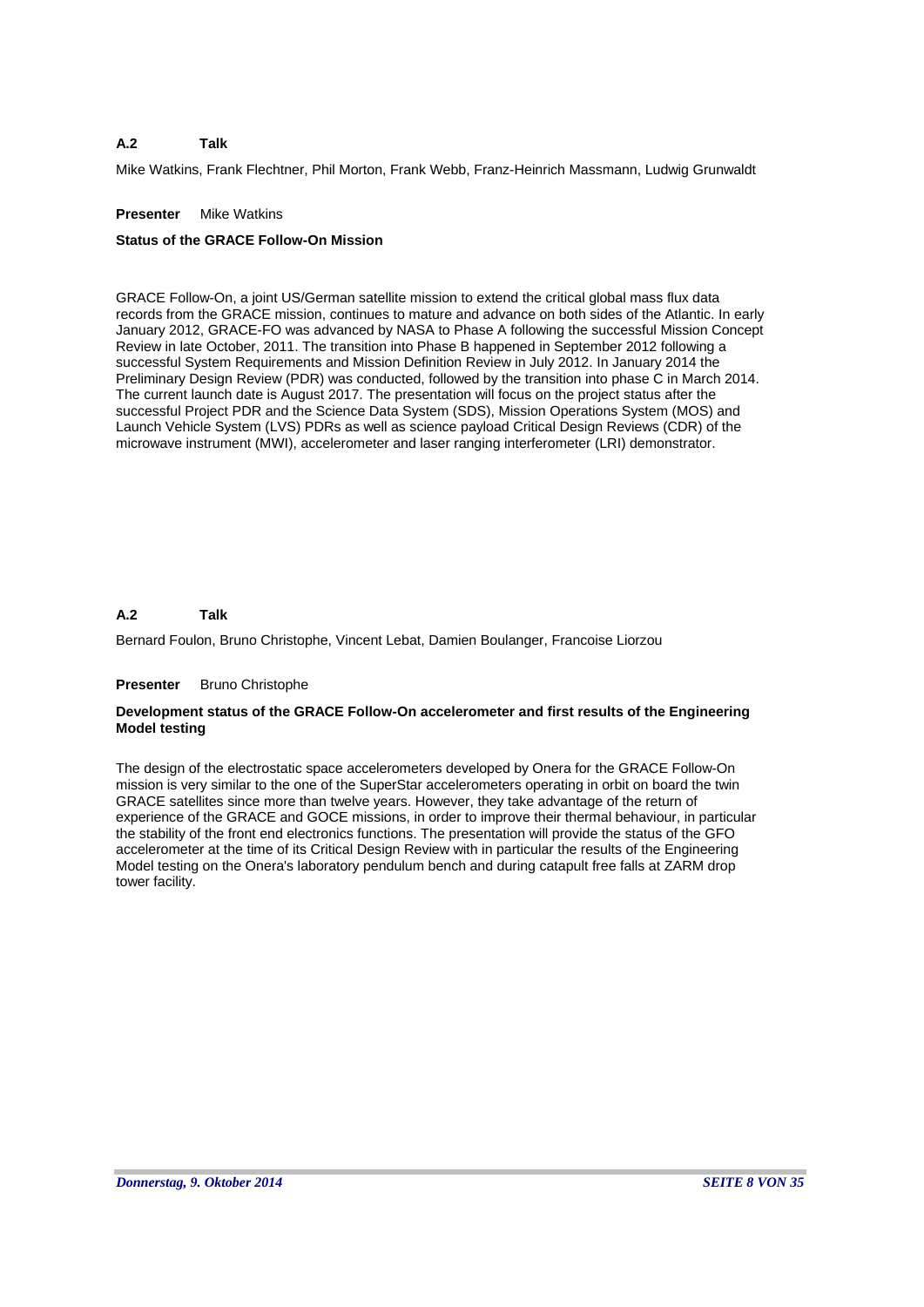Christina Bogan for the LRI team

# **Presenter** Christina Bogan

# **The Laser Ranging interferometer for GRACE Follow On - current status**

Apart form the microwave ranging the Grace Follow On mission will use in parallel a laser interferometer to sense the inter satellite distant changes. This laser ranging interferometer (LRI) will on the one hand demonstrate, for the first time, the operation of an inter satellite laser interferometer. On the other the LRI will improve the measurement sensitivity to dissolve the spatial variations and temporal evolution of the Earth?s gravitational field. In this talk we will present the current status of the LRI which is a joint US/German project. The instrument consists of several subsystems that are a laser, an optical bench subsystem, a triple mirror assembly, a laser ranging processor, cavity assembly, baffles and harness. During the last year the LRI, including all subsystems, has successfully passed the critical design review. Thus, the engineering models have demonstrated the required performance and flight hardware is currently being build.

### **A.2 Talk**

Srinivas Bettadpur, Christopher McCullough, John Ries, Minkang Cheng

# **Presenter** Srinivas Bettadpur

# **Use of GNSS and SLR tracking of LEO satellites for bridging between GRACE and GRACE-FO**

Simple experimentation shows that direct discrimination of the broad, continental scale feature requires gravity field determination to at least degree 7 or more. We show that both GRACE-GPS and SLR data are essential for independent estimation of the field to this degree/order. We look at the quality of these estimates at different time-scales, discuss the best parametrization strategies, and the validation of the results. The applications to filling potential gaps between GRACE and GRACE-FO missions are also discussed.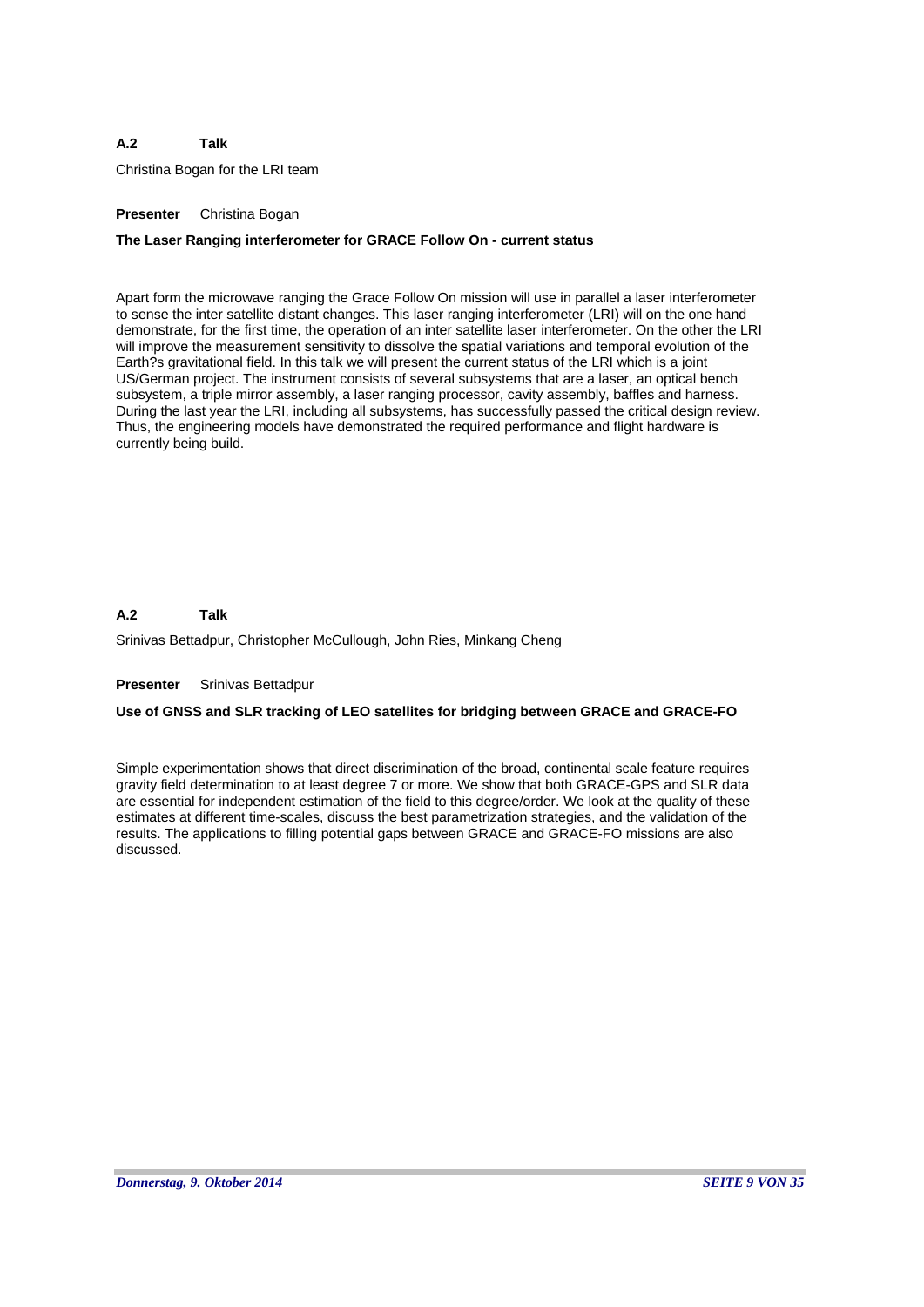M. Weigelt, T. van Dam, O. Baur, M. J. Tourian, H. Steffen, K. Sosnica, A. Jäggi, N. Zehentner, T. Mayer-Gürr, N. Sneeuw

# **Presenter** Matthias Weigelt

# **How well can the combination hlSST and SLR replace GRACE? A discussion from the point of view of applications**

GRACE is undoubtedly one of the most important sources to observe mass transport on global scales. However, GRACE has outlived its predicted life time and the satellite system is showing signs of fatigue. As the value of any geophysical or environmental record is proportional to the length of the time series, the geo-scientific communities are seriously concerned about maintaining the gravity field time-series. In recent times efforts are undertaken to bridge a possible and likely gap between GRACE and GRACE-Follow On. One promising candidate is high-low satellite-to-satellite tracking (hlSST) of low-Earth orbiting satellites by GNSS in combination with SLR. SLR is known to provide highest quality time-variable gravity for the very low degrees (2-5). HlSST provides a higher spatial resolution but at a lower precision in the very low degrees. Thus it seems natural to combine these two techniques and the benefit has already been demonstrated in the past. However, how well can such a combination "replace" GRACE? Having both techniques available at this moment we are able to scrutinize the combined hlSST-SLR product versus GRACE from the application point of view. We will look at various aspects such as GNSS loading observations, mass trends for various regions, compare to hydrological and hydro-meteorological observations and attempt as the ultimate challenge the recovery of the GIA signal in Fennoscandia and North-America. We provide insight into the current quality of this type of time-variable gravity solution and identify limitations and challenges for future work.

### **A.2 Talk**

K. Sośnica, A. Jäggi, M. Weigelt, T. van Dam, N. Zehentner, T. Mayer-Gürr

# **Presenter** Krzysztof Sośnica

# **Time varying gravity from SLR and combined SLR and high-low satellite-to-satellite tracking data**

The SLR observations to spherical geodetic satellites, e.g., LAGEOS-1/2, Starlette, Stella, AJISAI and LARES, provide remarkable information about the temporal variations of the very long wavelength part of the Earth's gravity field. As opposed to the low Earth orbiting satellites tracked by GPS high-low satelliteto-satellite tracking (GPS hl-SST), the spherical geodetic SLR satellites are not continuously tracked and the number of SLR observations is limited by the sparse and inhomogeneous network of SLR stations. Despite these limitations, the combination of the SLR data with the GPS hl-SST data reveals that the strong SLR observations substantially contribute to the recovery of time variable signals and do not only improve the gravity field coefficients of degree 2 but also those of higher-degrees. We present the methodology, results, and limitations of SLR-only gravity field estimates as obtained from rigorous multisatellite SLR solutions. We then combine the normal equations from the multi-satellite SLR solutions with normal equations based on GPS hl-SST tracking from CHAMP, GRACE, GOCE, and other low Earth orbiting satellites to generate monthly solutions. Dedicated post-processing such as spatial and temporal filtering further enhances the solutions and allow recovering the time-variable gravity field with remarkable precision and spatial resolution. The methodology thus resembles an important step towards bridging a possible gap between GRACE and GRACE-FO.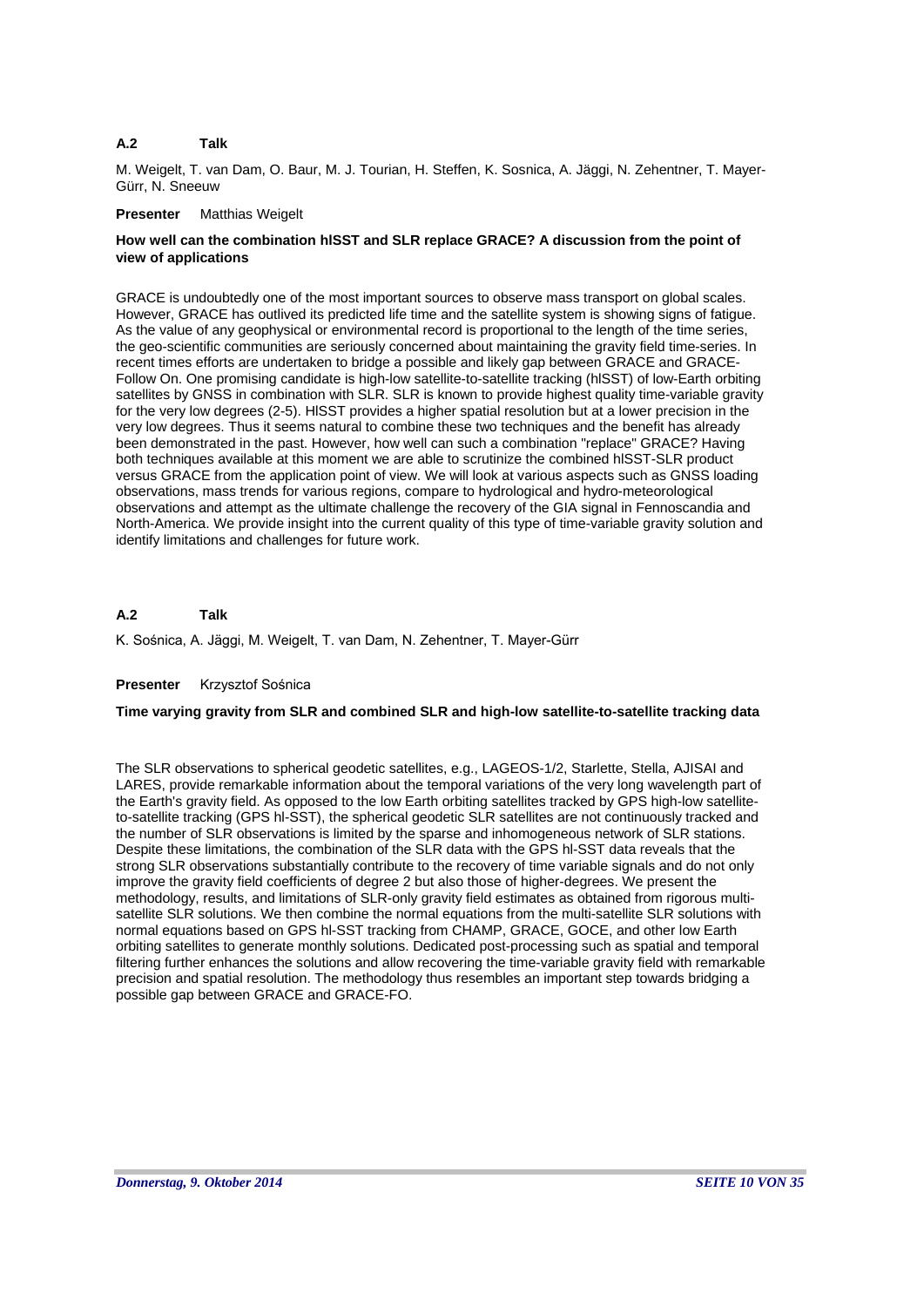Norbert Zehentner, Torsten Mayer-Gürr, Matthias Weigelt, Adrian Jäggi

# **Presenter** Norbert Zehentner

# **Non-dedicated satellite missions for time variable gravity field estimation**

For most investigations based on time variable gravity field information it is of crucial importance to have a time series which is almost continuous and as long as possible. The series of GRACE gravity field solutions will be continued by GRACE-FO. Nevertheless there is a possible gap between the two time series. In recent years high-low satellite-to-satellite tracking has been proposed as a possible gap filler for several times. However, most investigations concentrated on data from gravity field missions, like CHAMP, GRACE or GOCE, and assumed similar performance for other missions in the future. We used data from a wide range of satellite missions and investigated the possibility to retrieve time variable gravity field signal from kinematic orbits. Our investigation not only includes dedicated missions, like CHAMP, GRACE and GOCE, because the more interesting question is which other satellite mission is capable of providing comparable results based on the principle of SST-hl. Therefore, we used observation data from the satellite missions TerraSAR-X, TanDEM-X, MetOpA, MetOpB, Swarm, COSMIC, and SAC-C. We will present individual results as well as different combinations and discuss advantages and disadvantages of certain missions. The results will show which mission can be used to observe variations in the Earth's gravity field.

### **A.2 Talk**

Christian Siemes, Olivier Carraz, Luca Massotti, Roger Haagmans, Pierluigi **Silvestrin** 

# **Presenter** Christian Siemes

# **ESA's Activities related to Next Generation Gravity Mission Concepts**

The presentation addresses the activities and preparatory studies of future ESA mission concepts devoted to improve our understanding of the Earth's mass transport phenomena causing temporal variations in the gravity field. ESA's initiatives started in 2003 with a study on observation techniques for solid Earth missions, continued thereafter with several system studies and technology developments. Preferred mission concepts under Earth Explorer programmatic boundary conditions were identified in the "Assessment of a Next Generation Gravity Mission to Monitor the Variations of the Earth's Gravity Field" (NGGM) and studied with prioritized science requirements and detailed system designs. These activities received precious inputs from the in-flight lesson learnt from the American-German GRACE mission and ESA's GOCE mission. Since then, several complementary science and technology studies were initiated and are currently running. The latest results concerning the satellite architectures and constellations will be presented as well as remaining open issues for future concepts. Recently, a new gravity gradiometer instrument concept based on cold atom interferometry has been developed (see http://arxiv.org/pdf/1406.0765v1.pdf ). It provides measurements of the diagonal components of the gravity gradient tensor, the spacecraft angular rates and non-gravitational forces acting on the spacecraft. We present a first assessment of the instrument's performance including first simulations of mean and time-variable gravity field retrieval.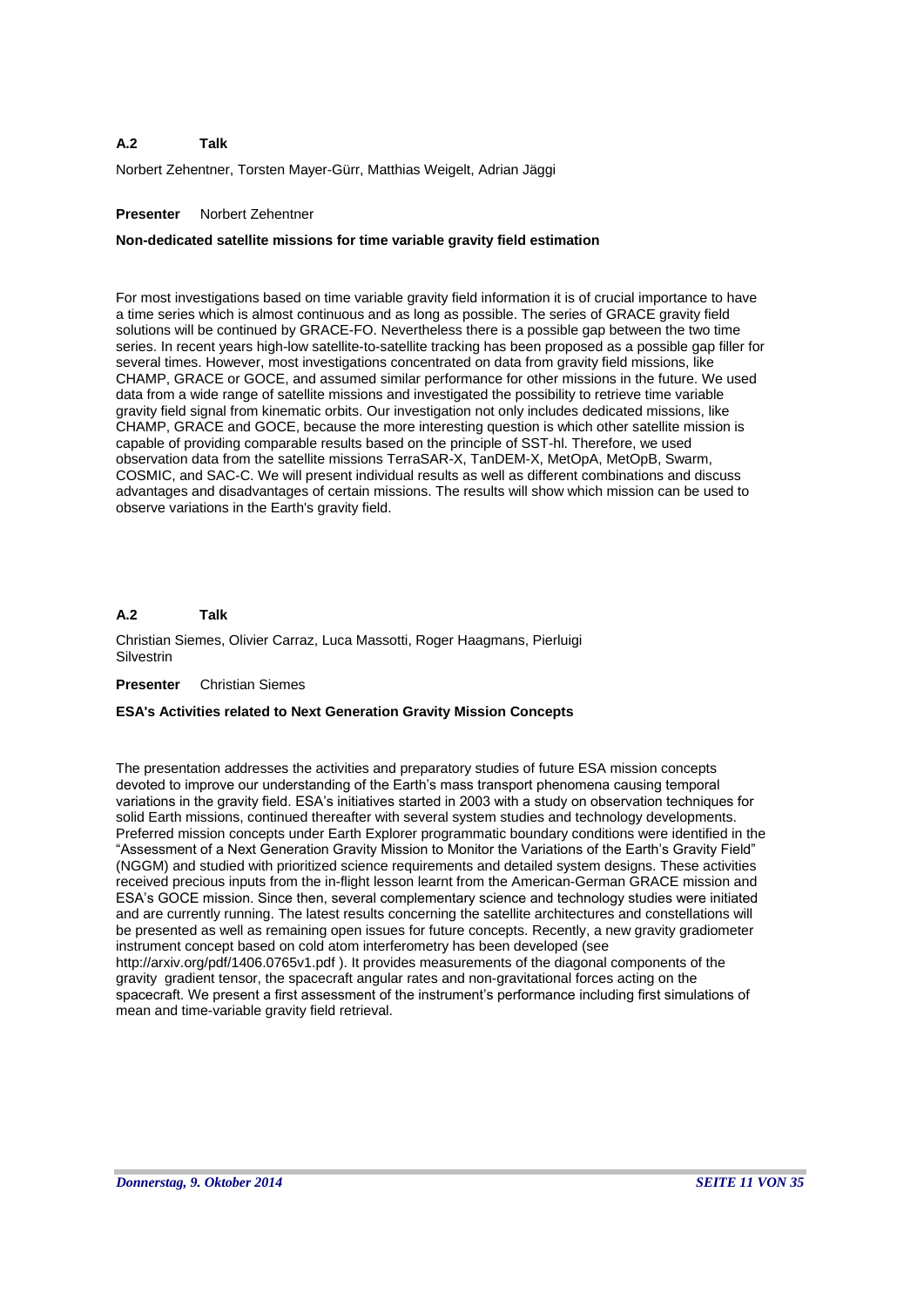R. Pail, R. Bingham, C. Braitenberg, A. Eicker, R. Floberghagen, R. Haagmans, M. Horwath, T.J. Johnson, L. Longuevergne, I. Panet, C. Rolstad-Denby, B. Wouters

# **Presenter** Roland Pail

# **Consolidated science requirements for a next generation gravity field mission**

Before the background of a cooperation by ESA with other space agencies to jointly realize a future gravity field mission (beyond GRACE-FO) most probably in the form of a double- our multi-pair formation, in an internationally coordinated initiative among the main user communities of gravity field products the science requirements for such a mission have been reviewed and defined. This activity was realized as a joint initiative of the IAG, the GGOS Working Group on Satellite Missions, and the IUGG. After about one year of preparation, in a user workshop that was held in September 2014 consensus among the user communities of hydrology, ocean, cryosphere, solid Earth and atmosphere on consolidated science requirements could be achieved. Based on limited number of mission scenarios which took also technical feasibility into account, a consolidated view on the science requirements among the international user communities was derived, research fields that could not be tackled by current gravity missions have been identified, and the added value (qualitatively and quantitatively) of these scenarios with respect to science return has been evaluated. The resulting document shall form the basis for further programmatic and technological developments. In this contribution, the main outcomes of the user workshop will be presented. An overview of the specific requirements of the individual user groups, the consensus on consolidated requirements as well as the new research fields that have been identified during this process will be discussed.

**A.2 Talk**

M. Murböck, Th. Gruber and NGGM-D team

# **Presenter** T. Gruber

# **Next generation satellite gravimetry mission study (NGGM-D)**

The main goal of this project is to develop an advanced mission concept for long term monitoring of mass variations in the system Earth in order to improve our knowledge about the global and regional water cycle as well as about processes of the solid Earth. In times of global change this is needed to make more realistic predictions of system Earth parameters. Starting from the existing concepts of the GRACE and GRACE Follow-On missions, sensitivity and spatial resolution shall be increased, such that also smaller scale time variable signals can be resolved, which cannot be detected with the current techniques. For such a mission new and significantly improved observation techniques are needed. This concerns in particular the measurement of inter-satellite distances, the observation of non-gravitational accelerations and the configuration of the satellite orbits or of a constellation of satellites. These new components and their complex interactions form the basis for a new space based observation concept for mass variations in system Earth. The German Aerospace Center (DLR) funded a preparatory study in order to develop a mission concept for a next generation gravity field mission. The study was coordinated by Technische Universität München and incorporated all major players in the field of satellite gravimetry in Germany. By joining scientific, technological and industrial expertise the resulting mission concept can form the baseline for a potential and realistic mission proposal. The paper presents the results obtained from this study and the proposed mission concept.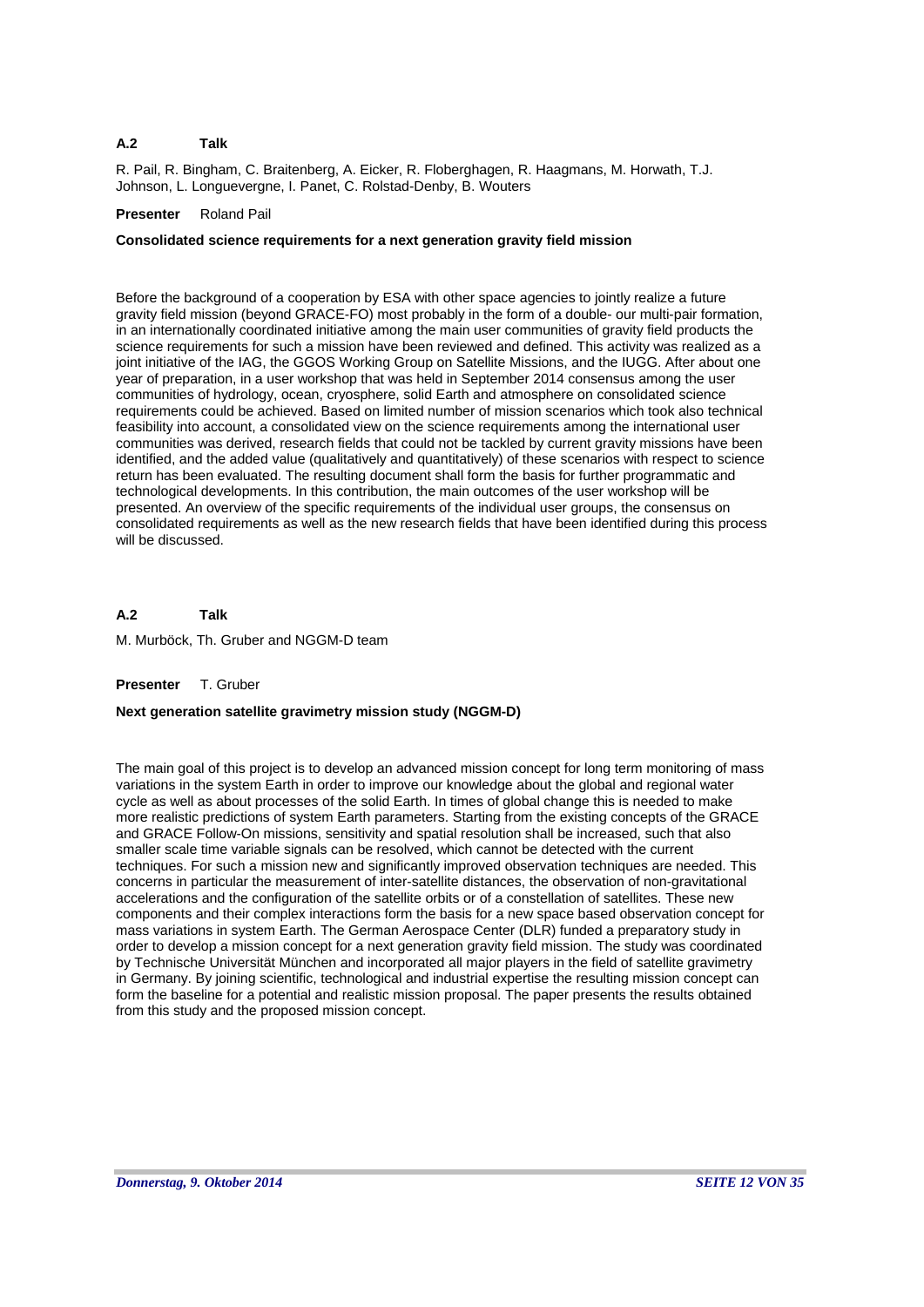I. Daras, R. Pail, P. Visser, M. Weigelt, S. Iran-Pour, M. Murböck, S. Tonetti, T. Gruber, J. de Teixeira da Encarnação, S. Cesare, C. Siemes, J. van den IJssel, S. Cornara, T. van Dam, N. Sneeuw, R. Haagmans

### **Presenter** Ilias Daras

# **Treatment of temporal aliasing on future gravity satellite missions - an insight into ESA-SC4MGV project**

One of the biggest constrains for future gravity satellite missions on their way to achieve the expected accuracy that new generation sensors could provide, is the error induced by temporal aliasing, which remains one of the biggest contributors to the error budget. Within the scope of the ESA-SC4MGV project, we investigate the impact of temporal aliasing on future gravity satellite missions as well as methods for its minimization. This is succeeded on one hand by optimizing the choice for the orbital configuration, and on the other by optimizing the gravity field techniques accordingly. Our optimized orbit constellation consists of two in-line pairs of a Bender type configuration and is used as our "basis" scenario. Using the "basis" scenario, we investigate gravity field processing methods that lead in a reduction of the temporal aliasing errors. As a first step we apply the so-called "Wiese" approach, which suggests co-estimating low resolution gravity fields at short time intervals in order to directly compute the short-term signals that alias into the combined solution. We demonstrate the ability of the "Wiese" approach to minimize temporal aliasing errors for our "basis" scenario. As a step forward, we experiment with alternative parameterizations that combine low and medium gravity fields at different time intervals, in order to achieve the best results in terms of minimization of temporal aliasing errors. Our preliminary results show a further improvement compared to the standard "Wiese" approach.

### **A.2 Talk**

M. Weigelt, S. Iran-Pour, M. Murböck, S. Tonetti, P. Visser, I. Daras, J. de Teixeira da Encarnação, S. Cesare, C. Siemes, J. van den IJssel, S. Cornara, T. Gruber, T. van Dam, R. Pail, N. Sneeuw, R.

# **Presenter** Matthias Weigelt

# **A methodology to choose the orbit for a double pair scenario future gravity satellite mission ? experiences from the ESA SC4MGV project**

For next generation gravity field missions (NGGM) a likely mission scenario is to fly two pairs of satellites in a Bender configuration, where one satellite is in a (near-)polar and another satellite is in an inclined orbit (normally around 70°). Naturally the question of an optimal orbit configuration arises especially in the view of optimizing the temporal and spatial resolution whilst minimizing aliasing of undesired signal content such as e.g. ocean tides, among others. The parameters search space for finding near-optimal scenarios is a function of orbital parameters of both pairs. Each parameter has its own impact on gravity recovery quality. Based on experience from previous studies, the search space can be reduced but the remaining parameters still need to be optimized. We employ within the ESA-SC4MGV project a genetic algorithm. The approach yields a set of candidate scenarios which are scrutinized afterwards. In this talk we focus on the importance of the latter, i.e. an in-depth analysis of the simulated results down to the level of applications e.g. in hydrology. We will present examples where the results of the gravity field recovery itself seem reasonable but derived water storage changes suffer from an artificial quarterly signals. Therefore, we emphasize the need to employ a full-scale end-to-end simulation which is ongoing in the current project phase.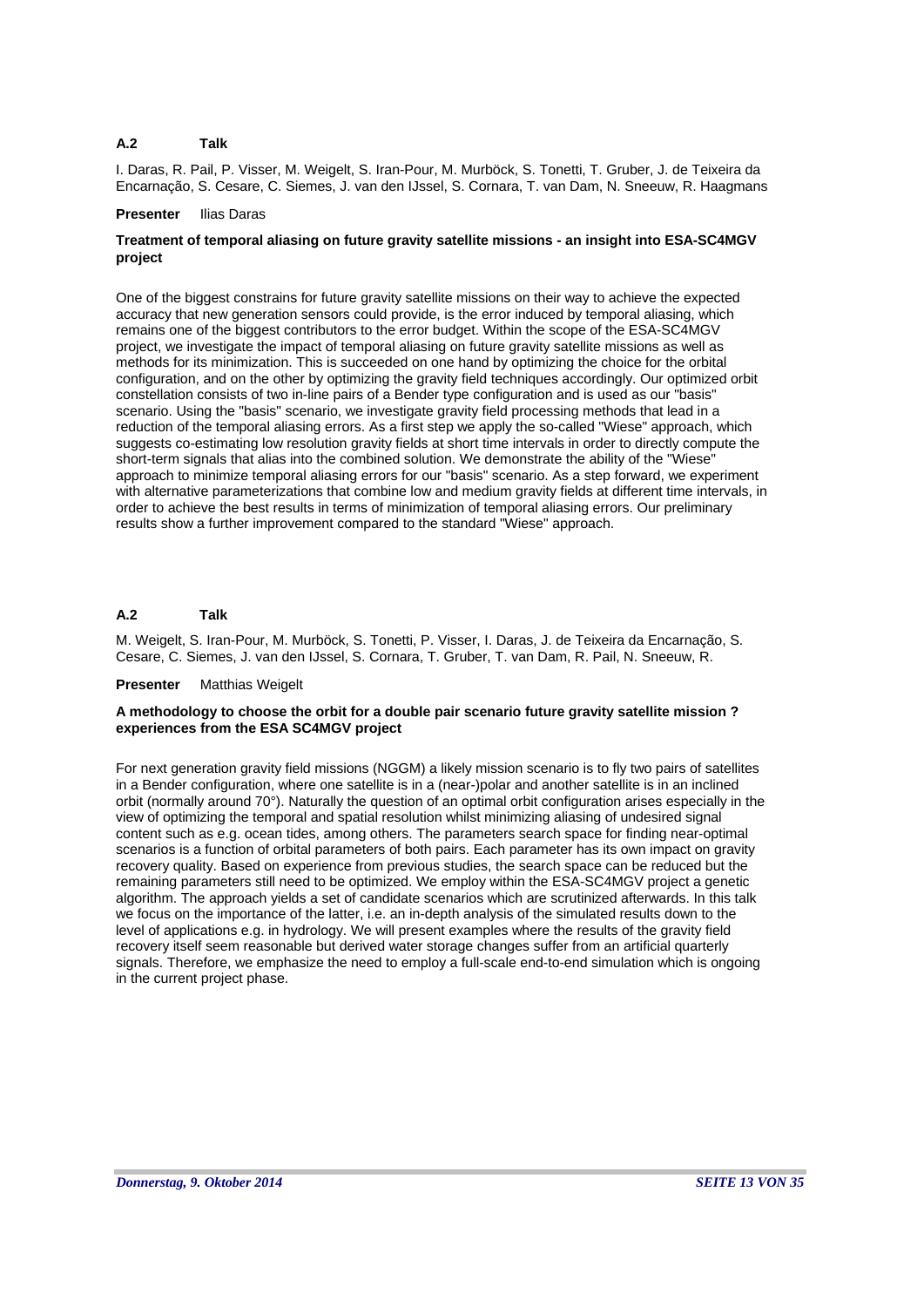### **A.2 Poster**

Ilias Daras, Roland Pail

# **Presenter** Ilias Daras

# **Towards a full exploitation of next generation sensors on-board future LL-SST type gravity field missions**

Next generation gravity field missions of low-low satellite-to-satellite tracking (LL-SST) type are expected to fly optimized formations and make use of the most accurate sensors. In the upcoming GRACE Followon mission, the traditional K-band ranging instrument will be supplemented with a laser interferometer of several nms accuracy. Consequently, the processing method for gravity field recovery has to meet the performance requirements of those new generation sensors to deliver the most precise gravity field possible. In this study we present an analysis of the potential performance of new sensors and their impact in gravity field solutions. We investigate the ability of current gravity field processing methods to fully exploit the new sensor accuracies. We demonstrate that processing with standard precision may be a limiting factor for taking full advantage of new generation sensors that future satellite missions will carry. Therefore an alternative version of our simulator is presented, which uses in hybrid mode double and quadruple precision at different processing steps, primarily aiming to minimize round-off system errors. Results using the enhanced precision show a big reduction of system errors that were present at the standard precision processing. As a next step, error sources with a priori known frequency behavior are assessed via stochastic modeling. Alternatively, empirical parameterization is also engaged in order to minimize the effect of the propagated noise into the solutions, and the results are compared with the stochastic modeling.

### **A.2 Poster**

Henryk Dobslaw, Inga Bergmann-Wolf, Robert Dill, Ehsan Forootan, Volker Klemann, Jürgen Kusche, Ingo Sasgen

# **Presenter** Henryk Dobslaw

# **The Updated ESA Earth System Model for Gravity Mission Simulation Studies**

The ability of any satellite gravity mission concept to monitor mass transport processes in the Earth system is typically tested well ahead of its implementation by means of numerous simulation studies. For such simulations, a suitable source model is required to (i) represent rapid mass motions in for example the atmosphere and oceans, in order to realistically include the effects of temporal aliasing due to nontidal high-frequency mass variability into the retrieved gravity fields. Moreover, (ii) low-frequency variability needs to present at realistic amplitudes and frequencies at in particular small spatial scales, in order to assess to what extent a new mission concept might provide further insight into physical processes not observed by a satellite system before. The new source model presented in this study attempts to fulfill both requirements: Based on ECMWF's recent atmospheric reanalysis ERA Interim and corresponding simulations from numerical models of the other Earth system components, it offers spherical harmonic coefficients of the mass variability in atmosphere, oceans, the terrestrial hydrosphere including the icesheets and glaciers, as well as the solid Earth with high temporal (6 hours) and spatial (d/o 180) resolution for a period of 12 years.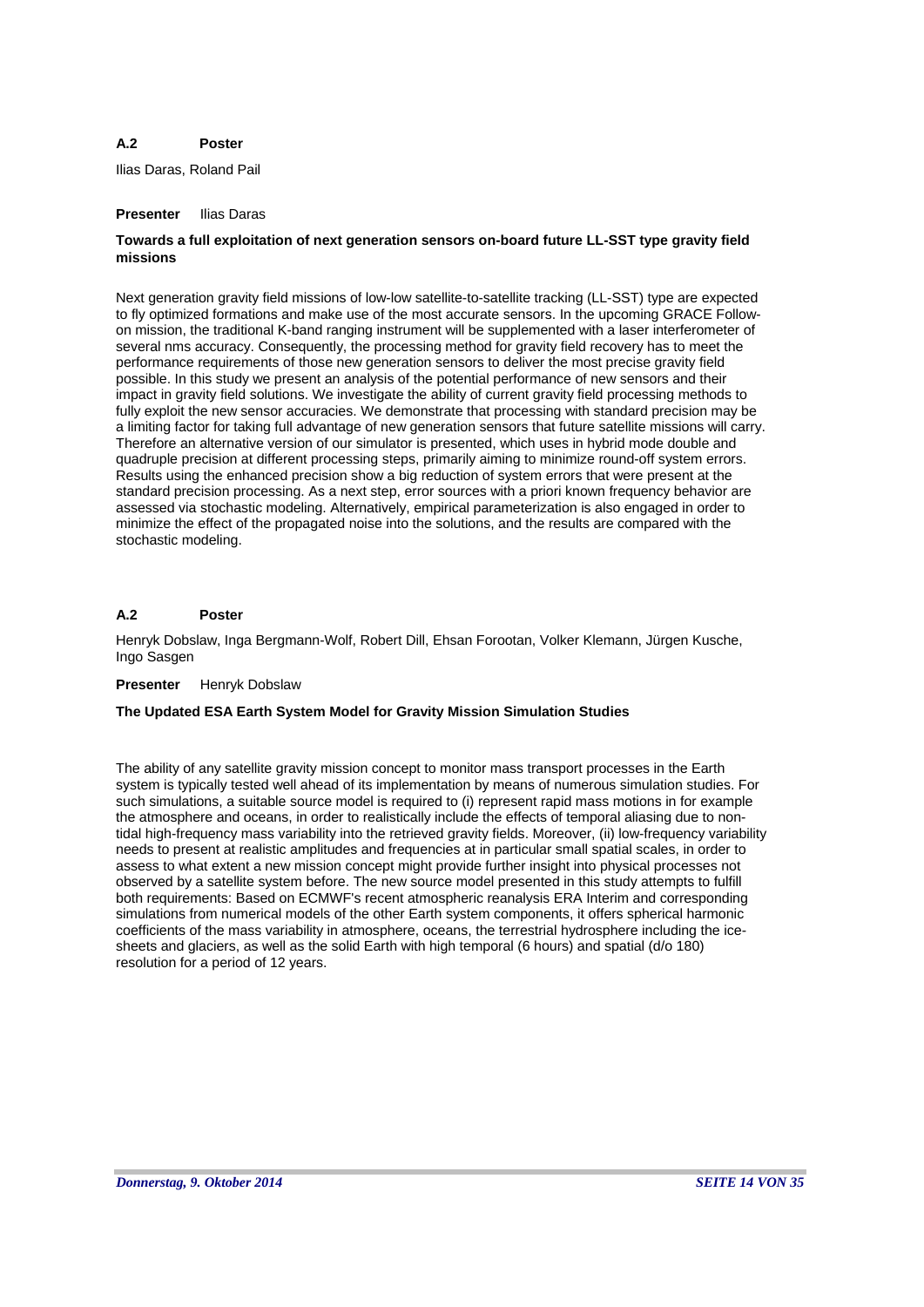### **A.2 Poster**

Matthias Ellmer, Torsten Mayer-Gürr

# **Presenter** Matthias Ellmer

# **GRACE follow-on sensor noise with realistic background models**

We performed multiple simulation studies of a GRACE-like satellite mission based on the current K-Band ranging instrument (KBR), while also using a laser-ranging instrument (LRI) as a drop-in replacement. We based our simulated data on real GRACE observations for April 2006. We used the variational equation approach to generate reduced dynamic orbits that were fitted to the actual GRACE kinematic orbits. Synthetic satellite ranging, star camera, accelerometer and kinematic orbit data was computed from these orbits. We synchronized all simulated instruments with the real measurements to account for data gaps. The next step was the introduction of effects that would reproduce the features of the real observations. For this, we used the two parameters of accelerometer noise and time-variable gravity. We degraded the AOD1B dealiasing product used in the generation of the fundamental orbit data with partial components of the updated ESA earth system model dataset in the recovery step. The resulting residual time-variable gravity signal lead to results that are similar to, and slightly better than, those of the real solution in both spectral and spatial domains. The LRI showed improved performance above degree and order 100. A further increase of accelerometer noise by a factor of 9 brought KBR degree variances in line with real data.

### **A.2 Poster**

Bernard Foulon, Bruno Christophe, Francoise Liorzou

### **Presenter** Bernard Foulon

# **MICROSTAR, a "miniaturized" ultra sensitive accelerometer for future space missions**

With its mature technology inherited from the electrostatic accelerometers of the GRACE and GOCE geodesy missions, the MicroSTAR accelerometer is a new electrostatic accelerometer with limited weightvolume-power budgets for small satellite missions. The Sensor Unit comprising its Front End Electronics is weighting 1.5 kg inside less than 1 litre and with a maximum power consumption of 1.5 W. If not directly provided by the satellite, an associated Interface and Control Unit, contained in ¾ litre weighting 1.2 kg and consuming 2 W, insures the data packaging and transfer toward the satellite bus and provides to the instrument regulated power lines. With its cubic proof-mass positioned at the CoG of the satellite, MicroSTAR can provide, along its 3 axes, the measurements of the non gravitational forces acting on the satellite with a resolution performance up to 1.5E-11 m/s2/sqrt(Hz) in the measurement bandwidth from 0.2 mHz to 100 mHz. The poster will present a description of the MicroSTAR instrument, its detailed performance budget, the status of the prototype model developed under Onera's internal funding and its possible interest for some future small satellite LEO missions (as GRACE 2 or GRASP) or for planetary missions inside the solar system.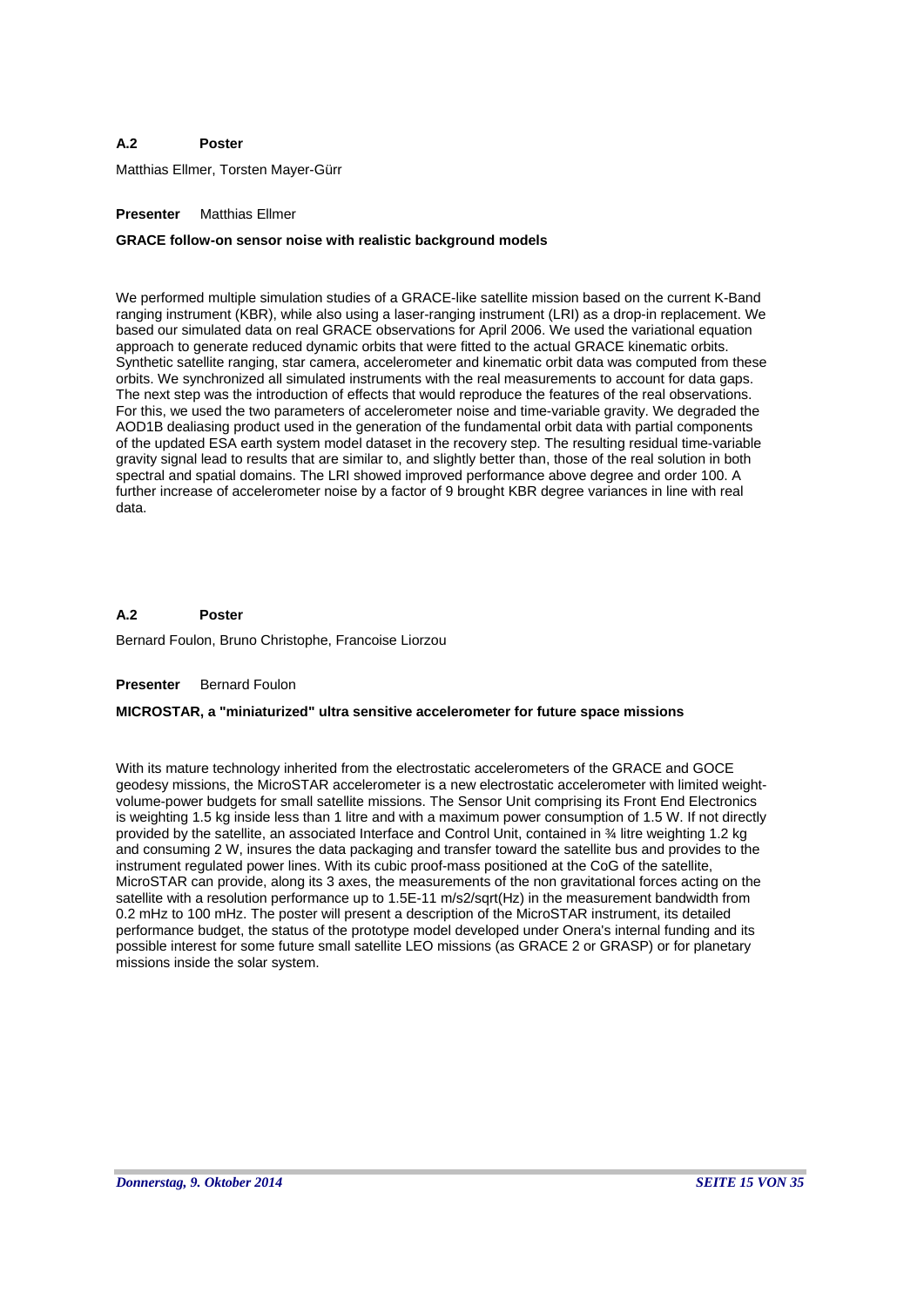### **A.2 Poster**

Bernard Foulon, Bruno Christophe, Vincent Lebat, Karim Douch, Isabelle Panet

# **Presenter** Bernard Foulon

# **GREMLIT: a planar electrostatic gradiometer for airborne geodesy**

Taking advantage of technologies, developed by ONERA for the GRACE and GOCE space missions, the GREMLIT airborne gravity gradiometer is more particularly developed to provide complementary measurements at the short wavelengths in particular in the areas where spatial distribution and quality of ground data remain quite uneven like for example land/sea transition. Built using a double deck of a compact planar assembly of 4 electrostatic accelerometers leading to a cubic configuration gradiometer, the GREMLIT instrument is mounted on a dedicated stabilized platform which is controlled by the common mode outputs of the instrument itself along the horizontal directions. In addition to the realization of a one axis prototype model, detailed numerical simulations have been conducted over some realistic coastal test areas. Taking into account the data sheet performance of the associated commercial angular and data rate sensors and assuming actual airplane acceleration measurements, they lead to exhibit accuracy below 1E along the Txx and Tyy horizontal components. The poster will present the description and the characteristics of the whole instrument including the specific controlled platform and also some synthetic results of the simulations.

### **A.2 Poster**

Vitali Müller for the LRI-D team

# **Presenter** Vitali Müller

# **Inter-satellite ranging for GRACE Follow-On and NGGM**

The GRACE Follow-On mission will use microwaves and laser light to determine variations in the satellite separation. The main microwave ranging instrument has been used successfully already in GRACE. The novel laser ranging instrument (LRI) shall demonstrate feasibility and functionality of inter-satellite laser interferometry with the benefit of an improved ranging sensitivity. The technology and instrument is attracting attention due to potential applications in future geodesy missions and in the gravitational wave mission LISA. Concepts, noise sources and challanges of satellite-satellite laser interferometry will be introduced. In particular the GRACE Follow-On LRI working principle will be explained.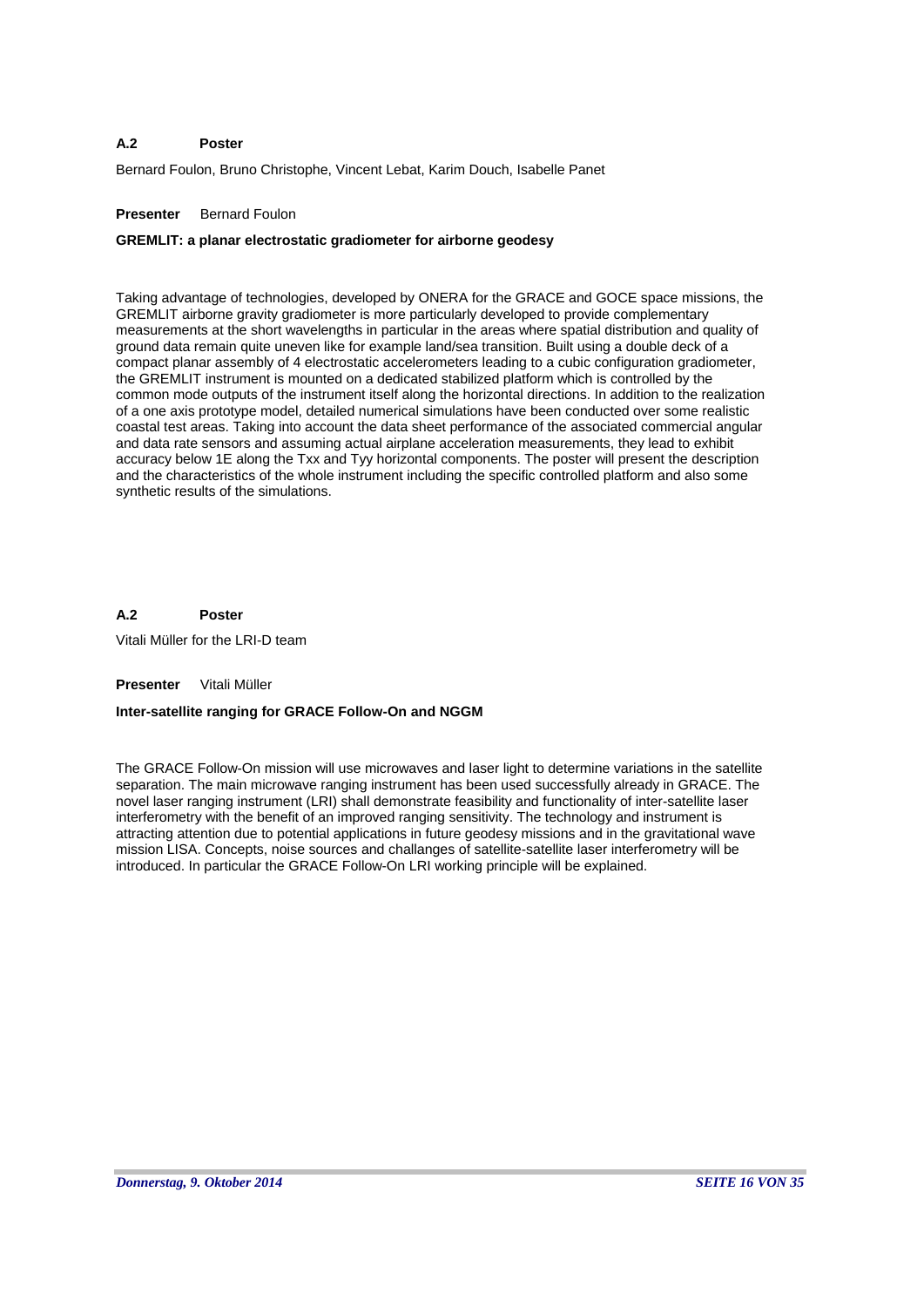### **B.1 Talk**

Xiaoping Wu

# **Presenter** Xiaoping Wu

# **Accelerations in Surface Mass Transport – A Global Reassessment**

During the 12 years of GRACE mission operation from 2002.3 to 2014.0, accelerations in measured geocenter motion and J2 are either statistically insignificant or somewhat uncertain when compared with other estimates, despite various reports of significant accelerations in surface mass transport. This has motivated us to re-examine accelerations in spherical harmonic domain and global geographic domain. Time series of GRACE measured spherical harmonic coefficients up to degree/order 60 and their calibrated full covariance matrices are used to estimate linear, annual, semiannual and acceleration components in these coefficients. Mass acceleration and time variation budgets for major geographical regions are derived using regional spherical harmonic functions and a priori multi-regional variance functions up to degree/order 180 in addition to the estimated spherical harmonic accelerations or time series. We will also evaluate various aspects in the determination of these accelerations, including effects of interannual variations and sampling period, the fidelity and possible errors in the low degree coefficients, data error correlations, atmospheric model correction, kernel leakage, as well as reasonableness and impact of various assumed a priori variation patterns.

### **B.1 Talk**

I. Sasgen, M. Horwath, V. Klemann, E. J. Petrie, N. Schoen, R. Pail, A. Horvath, J. L. Bamber, P. J. Clarke, H. Konrad, M. R. Drinkwater

# **Presenter** Martin Horwath

# **The glacial-isostatic adjustment signature in Antarctica inferred from GRACE, Enivsat/ICESat and GPS (ESA-STSE project REGINA).**

The glacial-isostatic adjustment (GIA) of the solid Earth to past ice-load variations in Antarctica induces contemporary trends in the gravity-field and surface displacement. Due to the lack of direct observations, GIA remains poorly constrained and represents a major uncertainty in determining the mass balance of the Antarctic ice sheet from satellite gravimetry, and, to a considerably lesser extent, altimetry measurements such as CryoSat-2. Here, we present an improved regional GIA estimate derived from improved temporal linear trends in time series of GRACE, Envisat/ICESat and GPS. First, Envisat/ICESat rates of surface-elevation are used to estimate present-day ice-mass changes and removed it from GRACE and GPS measurements, yielding our first-order GIA estimate. In the second step, remaining elastic components in the GIA estimate, related to recent ice changes, are identified using the distinctive signatures of elastic and viscoelastic processes in the rates from GRACE and GPS, and subsequently removed. The improved GIA field is interpreted using an ensemble of viscoelastic response functions, focusing on West Antarctic ice load changes of the recent past in the presence of a low-viscous upper mantle. Finally, we present how our improved GIA estimate regionally impacts the GRACE and CryoSat-2 measurements when determining ice-mass balance in Antarctica. The results are part of the ESA-STSE project REGINA, www.regina-science.eu.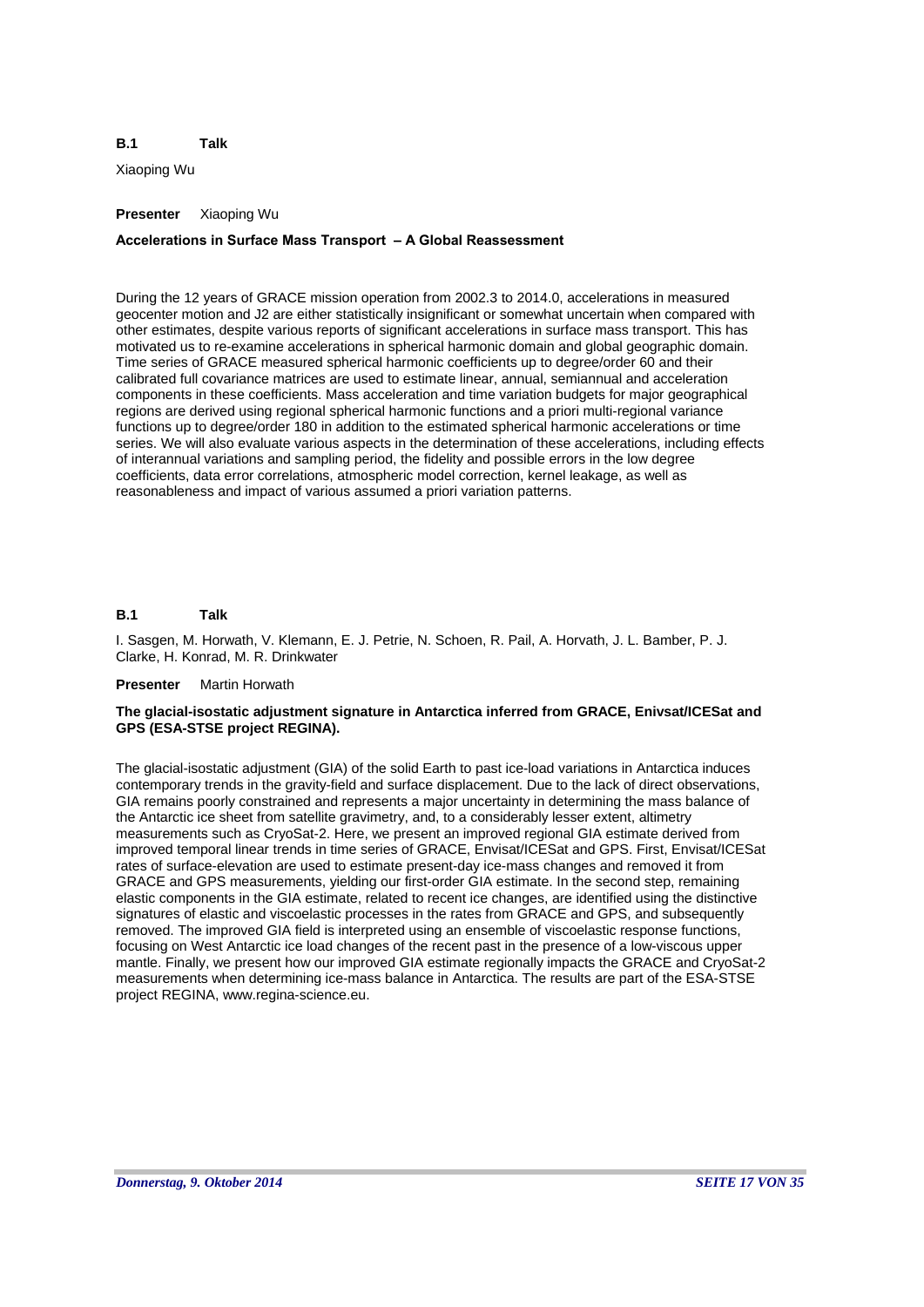### **B.1 Talk**

Erik R. Ivins, David Wiese, Michael Watkins, Felix Landerer, Alexander Simms, Dah-Ning Yuan, Carmen Boening, Eugene Domack

# **Presenter** Erik R. Ivins

# **Glacial Isostasy and Mass balance of Graham Land and the greater Antarctic Peninsula 2002-2014 and over the past 150 years using GRACE and GNSS station data**

The process of ice shelf breakup and outlet glacier speedup has been repeating itself throughout the northern Antarctic Peninsula since the late 1980?s. Larsen A Ice Shelf breakup (LAISb) occurred, for example, in the Austral summer of 1993. Rott et al. (2011) have estimted that the speedup at the trunks of 11 LAISb outlet glaciers for which flux-gate mass transport can be measured. Butress loss caused in increase of discharge of  $\delta M = 4.3 \pm 1.6$  Gt/a in 2008, relative to measurements that span 1995-1999 for 11 Larsen B feeding glaciers. GRACE analysis centers have now released 12.25 years of monthly solutions (RL05) for global mass change. Solutions for the region of the Peninsula north of 69 ° S (Graham Land using both constrained and unconstrained mascon methods show 2002-2014 net ice loss to the oceans with a trend of  $31.5 \pm 4$  Gt/yr, approximately the same as reported by Ivins et al. (2011) and Luthcke et al. (2013) over shorter time spans. We offer a new model for mass loss history that must involve substantial losses atleast back into the 1980's in order to explain the current uplift rates and patters recorrded by GNSS station data. The modeled GIA correction is  $6.9 \pm 1.5$  Gt/yr, placing Graham Land in a negative balance of -38.4  $\pm$  5.5 Gt/yr . We infer that much of this mass loss began at least 50 years ago, and we attempt to quantify this ice mass history as it drives a substantial viscoelastic flow in the mantle.

### **B.1 Talk**

Jolanta Nastula, Małgorzata Wińska, Monika Biryło

# **Presenter** Jolanta Nastula

# **Comparison of polar motion excitation functions computed from different sets of gravimetric coefficients**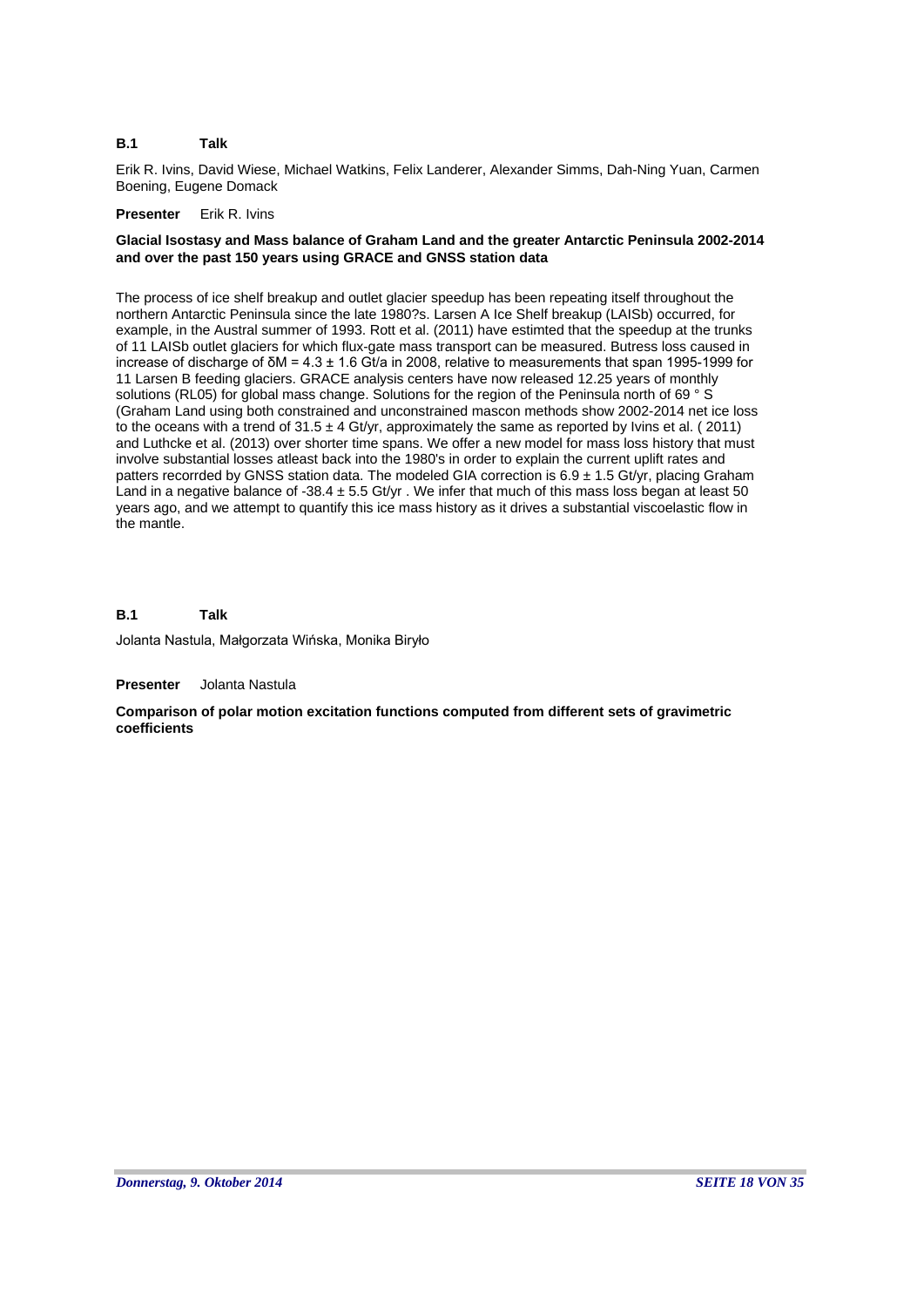### **B.1 Poster**

M. Srinivasan, E. Ivins, M. Jasinski, J. Famiglietti, M. Rodell

# **Presenter** Margaret Srinivasan

# **Developing a Comprehensive GRACE Applications Strategy**

Successful strategies to enhance science and practical applications of the proposed GRACE-FO mission will require engaging with and facilitating between science and societal applications communities. The NASA Applied Science Program supports development of a systematic approach to identify existing and potential users of GRACE-derived products and models to engage applications-oriented users and stakeholders and to identify projects where GRACE data may improve decision-making. We will engage GRACE Science Team members in this effort to incorporate information and knowledge towards solutions for broadened applications of GRACE data. Extending the time series of observations with GRACE FO and GRACE II may provide unique and innovative solutions to some of the most pressing hydrological issues facing society. Recent applications from both academic and operational users will be presented. We want to identify solutions to relevant societal needs, and how they can help guide our GRACE Applications strategy. Some key objectives include:

• Document existing science and applications projects using GRACE, • Engage current users and GST to identify potential projects, • Develop an Applications and Implementation plan, • Facilitate contact, exchange of ideas, and partnering between GST, project, data experts, stakeholders, international partners, • Identify GRACE capabilities, • Promote applications; special sessions, town halls, publications, • Engage science and applications community via web, plan, printed items, workshops, etc. • Assess user data needs and access for decision support.

**B.2 Talk**

Jianli Chen

### **Presenter** Jianli Chen

# **Reducing Leakage Error in GRACE-Estimated Antarctic Mass Balance**

Spatial leakage is a major limitation for quantitative interpretation of satellite gravity measurements from the Gravity Recovery and Climate Experiment (GRACE). It arises from the limited range of spherical harmonics (SH) available and additional filtering to suppress noise in high degree and order SH coefficients. Using synthetic data to simulate ice mass changes over Antarctica, we illustrate the quantitative effects of a limited range of SH coefficients (degree and order 60) and additional filtering, which in combination can attenuate signal amplitudes by up to 60%, and evaluate potential leakage effects on Antarctic mass rate estimates from ocean bottom pressure and terrestrial water storage (TWS) changes using model estimates and ice melting over Greenland, and Canadian Arctic Archipelago (CAA). We present details of a forward modeling algorithm used successfully in previous studies, and show that it is capable of removing these biases from GRACE estimates. Examples show how to implement the method by constraining locations of presumed mass changes, or leaving these locations unspecified within a continental region. Our analysis indicates that leakage effect from far-field TWS change and Greenland and CAA ice melting on Antarctica mass rate estimates appears minimal and negligible. However, leakage from long-term ocean bottom pressure change in the surrounding Antarctic Circumpolar Current regions may bias Antarctica mass rate estimates by up to 20 Gigatonne per year (Gt/yr).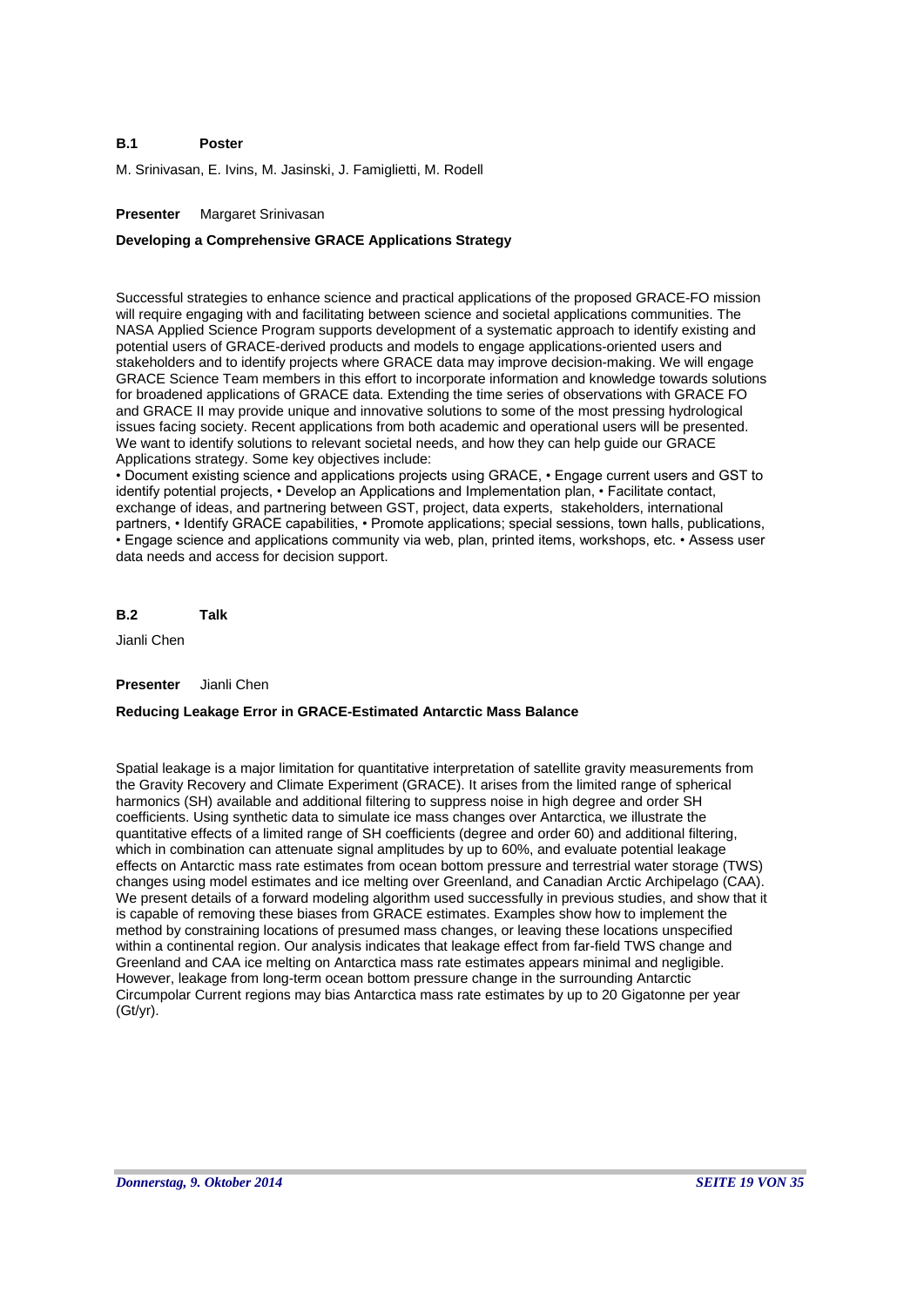### **B.2 Talk**

Jennifer Bonin, Don Chambers, Himanshu Save

# **Presenter** Jennifer Bonin

# **What GRACE resolution is required to numerically separate Greenland's glacial mass balance from its surface mass balance?**

Mass change occurring over Greenland can be divided into two parts. Large-scale patterns in surface melting, runoff, and sublimation, as balanced by precipitation, result in changes in the surface mass balance (SMB), while changes in rates of ice discharge of marine-terminating outlet glaciers determine the glacial mass balance (GMB). While in most cases, these two types of mass change are modeled and measured separately, GRACE intrinsically lacks the direct ability to separate one cause from the other. We demonstrate one theoretical way to separate SMB from GMB with GRACE, using a least squares inversion technique. However, we find that the limited 60x60 spherical harmonic representation of GRACE RL05 does not provide sufficient resolution to adequately accomplish the task. We then determine the GRACE spatial resolution needed to actually separate the SMB from GMS signals, within acceptable error limits.

**B.2 Talk**

S.B. Luthcke, B. Loomis, T. Sabaka

# **Presenter** S.B. Luthcke

# **Current estimates of land ice mass evolution from the NASA GSFC mascon solution**

Current land ice mass changes are determined from the latest NASA GSFC global mascon solution. The mascons describe the time variable gravity signal at monthly intervals and are directly estimated from the GRACE K-band range-rate observations, taking into account the full data noise covariance, and applying a mascon regularization matrix which acts to reduce signal leakage while maximizing signal recovery. The solution signals and errors are analyzed and discussed. An optimized Ensemble Empirical Mode Decomposition (EEMD) algorithm is applied to each land ice region to accurately determine the timing of the non-stationary seasonal signal without relying on a priori information. This approach enables the construction of meaningful annual net balance maps which highlight the spatial and temporal variability of land ice mass evolution throughout the GRACE mission.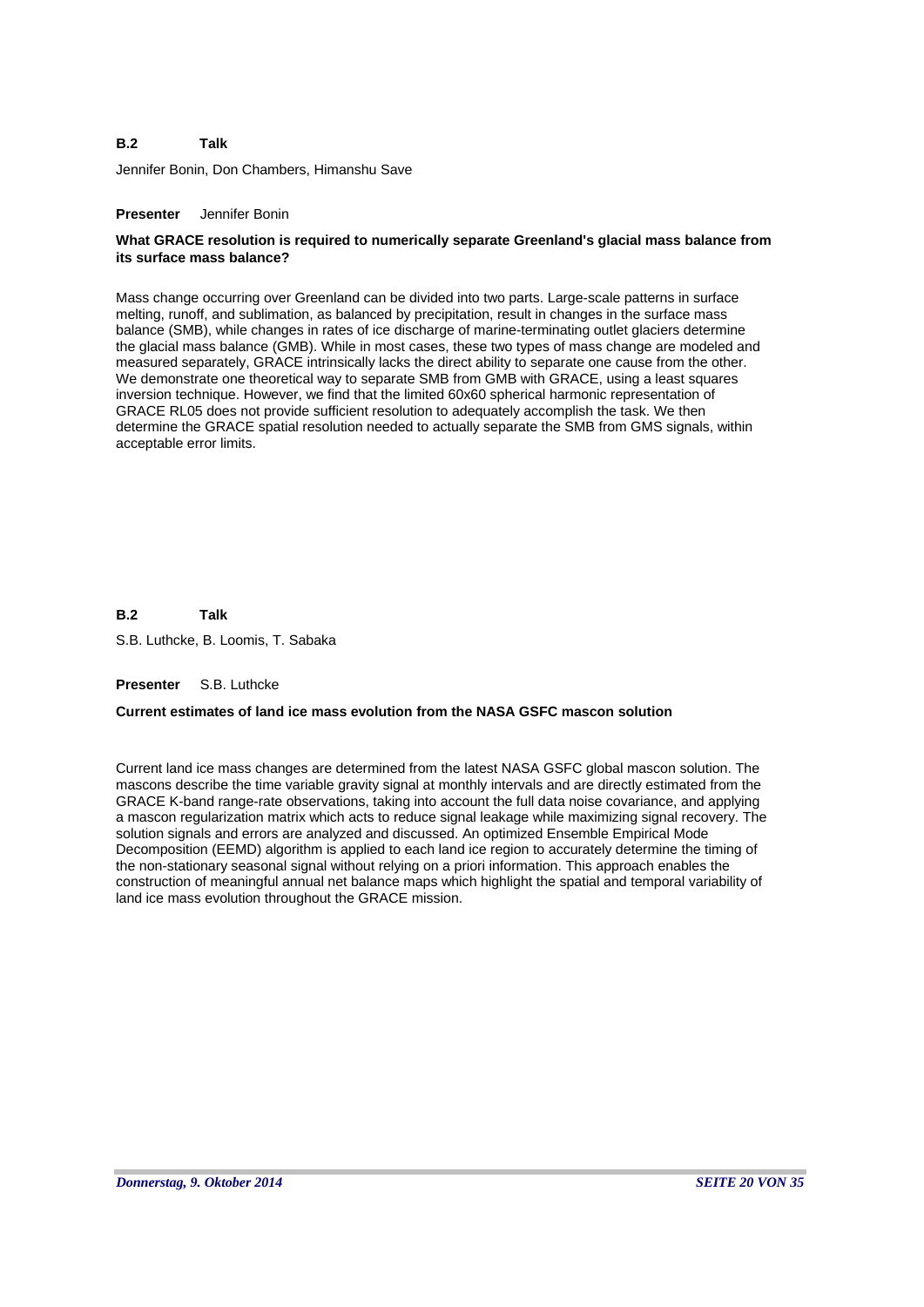### **B.2 Talk**

M. J. Talpe, R. S. Nerem, F. G. Lemoine, F. Landerer

# **Presenter** R. S. Nerem

# **Two Decades of Mass Change in Greenland and Antarctica**

We use complimentary SLR/DORIS solutions to extend the record of time-variable gravity prior to GRACE by a full decade. The reconstructed fields are generated by combining the EOF spatial modes from GRACE with the temporal modes from an SLR/DORIS solution computed at NASA/GSFC. The most recent solution contains a weekly solution for 33 coefficients (up to degree and order 5, without the [5,0] terms but with [6,1] terms) and a full error covariance. The errors in the reconstruction were considered from two sources: (1) the fact that the GRACE EOF modes do not span the entire solution time frame, and (2) the errors in the SLR/DORIS solutions. We will focus on the mass change over 1992 – present for Greenland and Antarctica, because the signals are largest in these regions. We will also show the mass change of two regions away from the poles that have experienced notable interannual variability as a way to evaluate the spatial resolution of the reconstructed fields. In these reconstructed mass change curves, we also show the contribution of each mode as well as the contribution of different degrees from the SLR/DORIS solutions.

**B.2 Talk**

Isabella Velicogna

### **Presenter** Isabella velicogna

# **Regional pattern of ice mass balance with GRACE in Greenland, Antarctica and the Canadian Arctic Archipelago**

We apply a mascon approach to the data of the NASA/DLR GRACE mission to determine the regional acceleration in mass loss of Greenland, Antarctica and the Canadian Arctic Archipelago for 2003-2013. In Greenland, the southeast and northwest generate 70% of the loss (280±58 Gt/yr) mostly from ice dynamics, the southwest accounts for 54% of the total acceleration in loss (25.4±1.2 Gt/yr2) from an increase in runoff, followed by the northwest (34%). We find no significant acceleration in the northeast. In Antarctica, the Amundsen Sea Embayment (ASE) sector and the Peninsula account for 64% and 17%, respectively, of the total loss (180±10 Gt/yr) mainly from ice dynamics. The ASE contributes most of the acceleration in loss (11±4 Gt/yr2). This result is consistent with independent observations from altimetry (Operation IceBridge, Envisat and ICESat-1) and the mass budget method (surface mass balance versus ice discharge along the periphery). Queen Maud Land, East Antarctica is the only sector with a significant mass gain due to a local increase in snowfall (63±5 Gt/yr). In the Canadian Arctic Archipelago (CAA), we find a mass loss of 73 Gt/yr in 2003-2013, which corresponds to a mass loss per unit area disproportionally large compared to that in Greenland. We also show updated time series for the remaining glaciers and ice caps. This work was performed at UCI and JPL under a contract with NASA and CSR.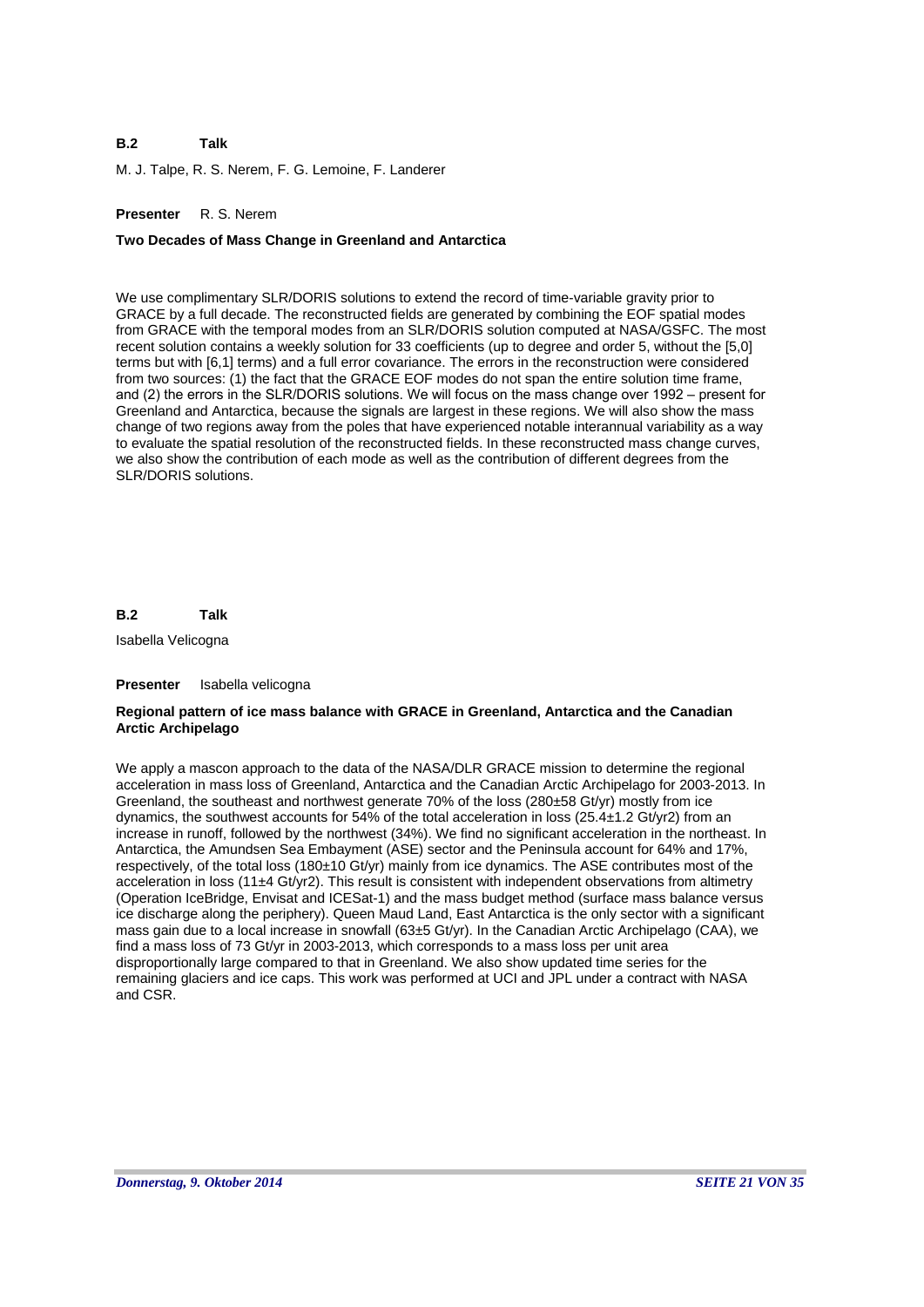### **B.2 Talk**

Yvonne Firing, Carmen Boening, David Wiese, Michael Watkins, Nicole Schlegel, Eric Larour

# **Presenter** Carmen Boening

# **Antarctic Ice Mass Balance from GRACE**

The Antarctic ice mass balance and rates of change of ice mass over the past decade are analyzed based on observations from the Gravity Recovery and Climate Experiment (GRACE) satellites, in the form of JPL RL05M mascon solutions. Surface mass balance (SMB) fluxes from ERA-Interim successfully account for the seasonal GRACE-measured mass variability. Trends in the residual (GRACE mass - SMB accumulation) mass time series in different Antarctic drainage basins are consistent with time-mean ice discharge rates based on radar-derived ice velocities and thicknesses. GRACE also resolves accelerations in regional ice mass change rates, including increasing rates of mass gain in East Antarctica and accelerating ice mass loss in West Antarctica. Most of the increasing mass loss rate in West Antarctica is explained by decreasing SMB (principally precipitation) over this time period, part of the characteristic decadal variability in regional SMB. The residual acceleration of 2+/-1 Gt/yr, which is concentrated in the Amundsen Sea Embayment (ASE) basins, represents the contribution from increasing ice discharge rates. An Ice Sheet System Model (ISSM) run with constant ocean forcing and stationary grounding lines both underpredicts the largest trends in the ASE and produces negligible acceleration or interannual variability in discharge, highlighting the potential importance of ocean forcing for setting ice discharge rates at interannual to decadal time scales.

**B.3** Christopher G. Piecuch, Rui M. Ponte **Talk**

# **Presenter** Rui M. Ponte

# **Annual Cycle in Southern Tropical Indian Ocean Bottom Pressure**

The seasonal monsoon drives a dynamic response in the southern tropical Indian Ocean, previously observed in baroclinic Rossby wave signatures in annual sea level and thermocline depth anomalies. Here monthly mass grids based on Release-05 Gravity Recovery and Climate Experiment (GRACE) data are used to study the annual cycle in southern tropical Indian Ocean bottom pressure. To interpret the satellite data, a linear model of the ocean's response to wind forcing?based on the theory of vertical normal modes and comprising baroclinic and barotropic components?is considered. The model is evaluated using stratification from an ocean atlas and winds from an atmospheric reanalysis. Good correspondence between model and data is found over the southern tropical Indian Ocean: the model explains 81% of the annual variance in the data on average between 10S and 25S. Model solutions suggest that, while the annual baroclinic Rossby wave has a seafloor signature, the annual cycle in the deep sea generally involves important barotropic dynamics, in contrast to the response in the upper ocean, which is largely baroclinic.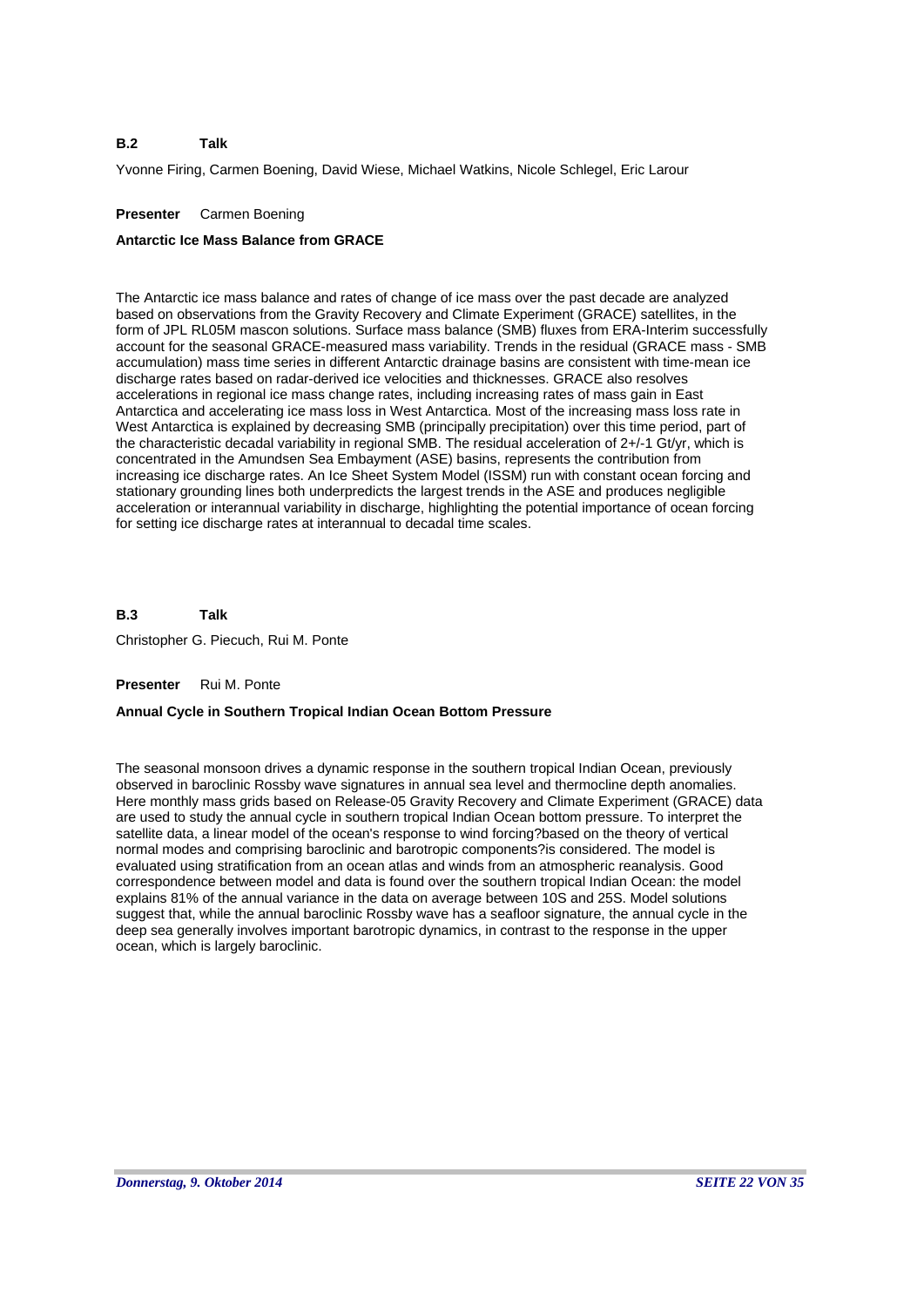Rui M. Ponte, Christopher G. Piecuch

# **Presenter** Rui M. Ponte

# **Interannual Bottom Pressure Signals in the Australian-Antarctic and Bellingshausen Basins**

Analyses of large-scale (greater than 750 km) ocean bottom pressure (OBP) fields, derived from GRACE and from an Estimating the Circulation and Climate of the Ocean (ECCO) state estimate, reveal enhanced interannual variability, partially connected to the Antarctic Oscillation, in regions of the Australian-Antarctic Basin and the Bellingshausen Basin. The OBP magnitudes are comparable to those of sea level and there is good correlation between the GRACE and ECCO OBP series. Consistent with the theory of Gill and Niiler, the patterns of stronger OBP variability are partly related to enhanced local wind curl forcing and weakened gradients in H/f, where H is ocean depth and f is the Coriolis parameter. Despite weaker H/f gradients, motions against them are sufficiently strong to play a role in balancing the local wind input. Topographic effects are as or more important than changes in f. Additionally, and contrary to the dominance of barotropic processes at subannual time scales, baroclinic effects are not negligible when balancing wind input at periods of a few years. Results highlight the emerging capability to accurately observe and estimate interannual changes in large-scale OBP over the Southern Ocean, with implications for the interpretation of low-frequency variability in sea level in terms of steric height and heat content.

### **B.3 Talk**

B. Uebbing, J. Kusche, R. Rietbroek, C.K. Shum, Z.H. Khan

### **Presenter** J. Kusche

# **Partitioning Regional Sea Level in the Bay of Bengal from a Global GRACE and Jason-1/-2 Joint Inversion**

In Bangladesh, large areas are just above sea level (SL). Present-day SL rise and land subsidence pose a major threat to the coastal region, home of 30 million people. As part of the Belmont-project "Bangladesh Delta: Assessment of the Causes of Sea-level Rise Hazards and Integrated Development of Predictive Modeling Towards Mitigation and Adaptation" (BAND-AID) a global inverse method is employed to estimate SL contributors such as melting of glaciers/ice-sheets, hydrology, GIA, and shallow/deep steric effects from Jason-1/2 altimetry and GRACE. In the global method, fingerprints are computed a-priori for each process, applying the sea level equation for mass loss, and empirically for steric pattern from ARGO. GRACE data and along-track Jason-1/ -2 altimetry are then combined to estimate the temporal evolution of these patterns, which allows the partitioning of altimetric SL. The method largely mitigates truncation/leakage problems associated with GRACE resolution. Globally, our estimates are close to others, yet they point at a somewhat larger deep steric effect. We provide preliminary results for the Bay of Bengal by confronting global inversion with local measurements. Estimated trends are compared to tide gauges; differences are interpreted in terms of un-modeled regional effects such as land subsidence. Initial results provide an indication on the magnitude of contributions from different sources; e.g. the contribution from Greenland ice-sheets between 2003 and 2011 is significantly larger compared to Antarctica, but the biggest effect results from steric changes.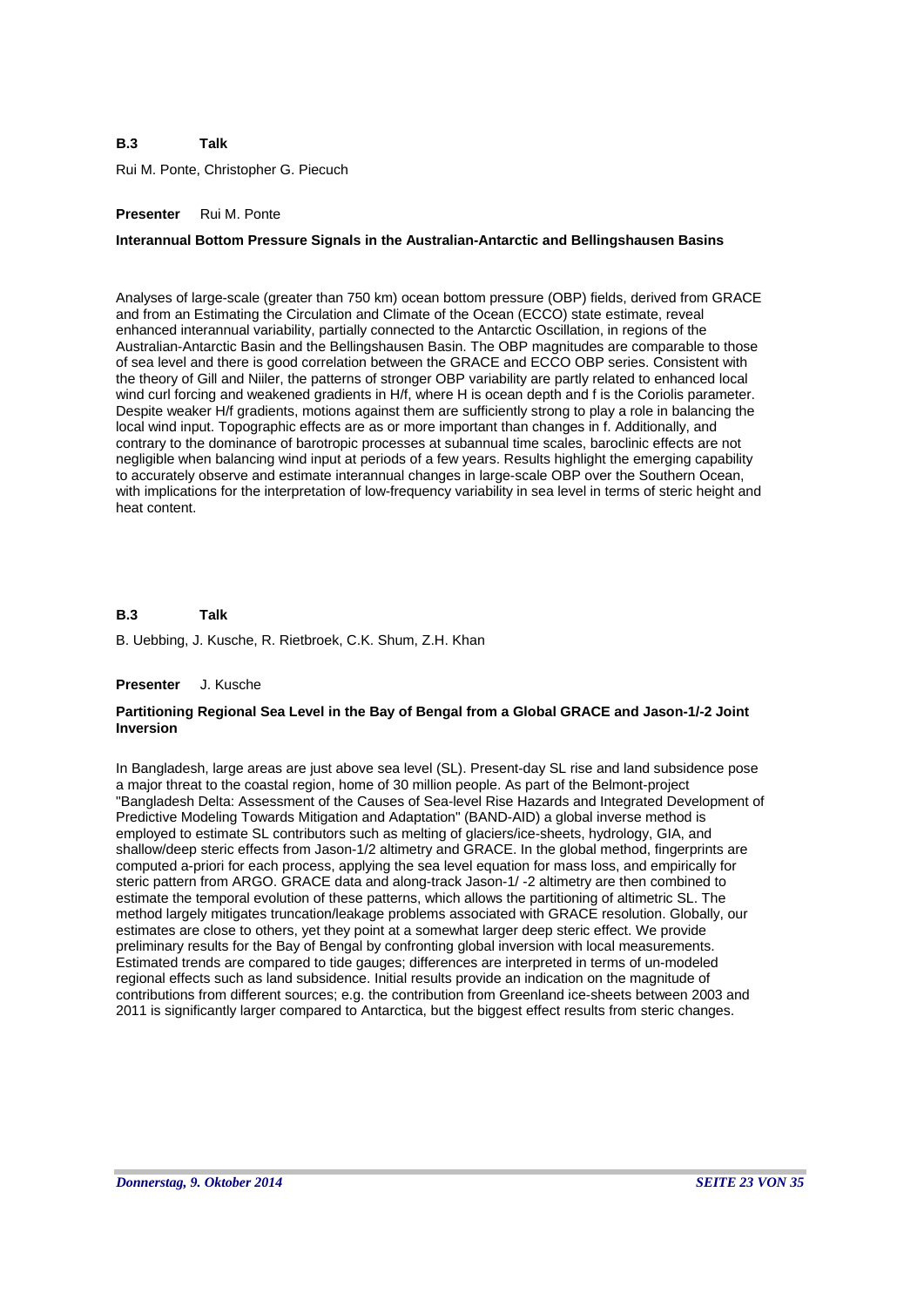Jessica Makowski, Don P. Chambers, Jennifer Bonin

# **Presenter** Jessica Makowski

# **Using GRACE Ocean Bottom Pressure to Observe Mass Transport of the Antarctic Circumpolar Current**

Previous studies have shown that ocean bottom pressure can be used to calculate the transport variability of the Antarctic Circumpolar Current (ACC). The ocean bottom pressure (OBP) observations from the Gravity Recovery and Climate Experiment (GRACE) has been used to calculate transport of the Antarctic Circumpolar Current (ACC) between Antarctica and south of Australia, and in the southern portion of the Indian Ocean. We have used a statistical model to estimate the uncertainty of the GRACE observations using a simulated OBP data set. We will look at the coherency between the Southern Annular Mode (SAM) and the transport variability of the ACC in the south Indian Ocean at lowfrequencies. Further, we will observe the relationship between ACC low-frequency transport variability in the south Indian Ocean and low-frequency zonal winds. Preliminary results show a negative trend in the transport variability of the ACC in this region. Investigations into potential forcing mechanisms for this negative trend will also be presented.

**B.3 Talk**

S.-C. Han, R. Ray

# **Presenter** R. Ray

# **High-frequency (20 - 60 days) ocean mass variation over the Argentine basin observed from GRACE satellite gravity**

The variability of the GRACE monthly gravity fields to the resolution of 500 km (i.e., spherical harmonic degree 40) is generally in 1 - 2 cm (equivalent water height) over most of the ocean. The ocean mass variations are largest with 5 cm in RMS over the southern ocean and the north Pacific. They are well reproduced by the ocean models such as OMCT and MOG2D. These models are adopted to correct the high frequency ocean signals for the GRACE gravity fields ('dealiasing'). With such models applied, the GRACE found the ocean signals as large as 5 cm localized over the Argentine Basin. It indicates inefficacy of the ocean models simulating certain variations in the basin. The previous studies reported the counterclockwise rotational propagation with a period of 25 days around the basin from the satellite altimetry data. We examined the GRACE data to verify such signatures in the gravity data processed at 10 days and monthly intervals. We present the high-frequency (20 - 60 days) dipole patterns of ocean mass anomalies identified from the GRACE gravity data and compare with the satellite altimetry data.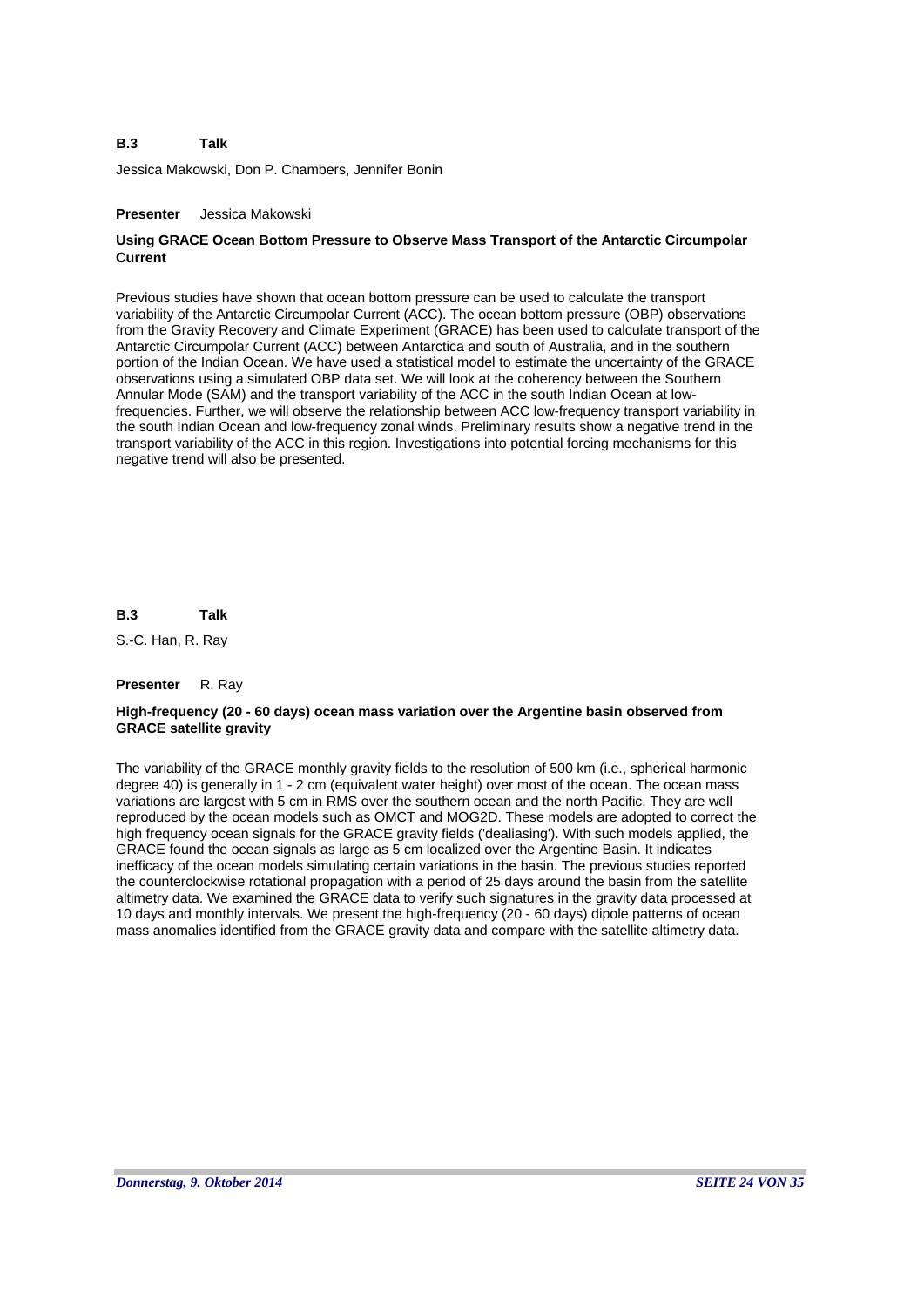Ichiro Fukumori, Ou Wang, William Llovel, Ian Fenty, Gael Forget

# **Presenter** Ichiro Fukumori

# **Coherent Near-Uniform Fluctuations of Ocean Bottom Pressure and Sea Level across the Arctic Ocean and the Nordic Seas**

A basin-wide mode of ocean bottom pressure and sea level fluctuation is identified in the Arctic Mediterranean using GRACE observations and in situ measurements in conjunction with a global ocean circulation model and its adjoint. The fluctuation extends across the interconnected deep ocean basins of the Arctic Ocean and the Nordic Seas with near-uniform amplitude and phase, uncorrelated from variations in the shallow seas. The coherent fluctuation is barotropic and dominates the region's largescale variability from sub-monthly to interannual timescales. The model adjoint provides an effective means to identify causal mechanisms and shows that this fluctuation results from bifurcating coastally trapped waves generated by winds along the continental slope surrounding the variation's domain. The winds drive Ekman transport across the bathymetric gradient, creating mass divergence between the shallow coastal area and the deep ocean basins. The anomalies rapidly propagate away as coastally trapped waves that subsequently bifurcate at the shallow straits connecting the Arctic Mediterranean with the rest of the globe. Anomalies that remain in or enter the deep Arctic basins equilibrate uniformly across its domain while shielded from neighboring shallow variations by steep depth-integrated planetary potential vorticity gradients surrounding the basins. Anomalies outside the Arctic adjust similarly across the rest of the globe but are comparatively negligible because of the global ocean's larger area relative to that of the deep Arctic Mediterranean.

### **B.3 Talk**

C. G. Piecuch, I. Fukumori, R. M. Ponte, O. Wang

# **Presenter** Ichiro Fukumori

# **Vertical Structure of Ocean Pressure Variations with Application to Satellite-Gravimetric Observations**

The nature of ocean bottom pressure (OBP) variability is considered on large spatial scales and long temporal scales. Monthly gridded estimates from GRACE Release-05 and the new Version 4 bi-decadal ocean state estimate of the Consortium for Estimating the Circulation and Climate of the Ocean (ECCO) are used. Estimates of OBP from GRACE and ECCO are generally in good agreement, providing an independent measure of the quality of both products. Diagnostic fields from the state estimate are used to compute barotropic (depth-independent) and baroclinic (depth-dependent) OBP components. The relative roles of baroclinic and barotropic processes are found to vary with latitude and time scale: variations in OBP at higher latitudes and shorter periods are effected by barotropic processes, whereas OBP fluctuations at lower latitudes and longer periods can be influenced by baroclinic effects, broadly consistent with theoretical scaling arguments. Wind-driven Rossby waves and coupling of baroclinic and barotropic modes due to flow-topography interactions appear to be important influences on the baroclinic OBP variability. Decadal simulations of monthly OBP variability based on purely barotropic frameworks are expected to be in error by about 30% on average. Results have implications in applying observations from GRACE such as in estimating Antarctic Circumpolar Current transports.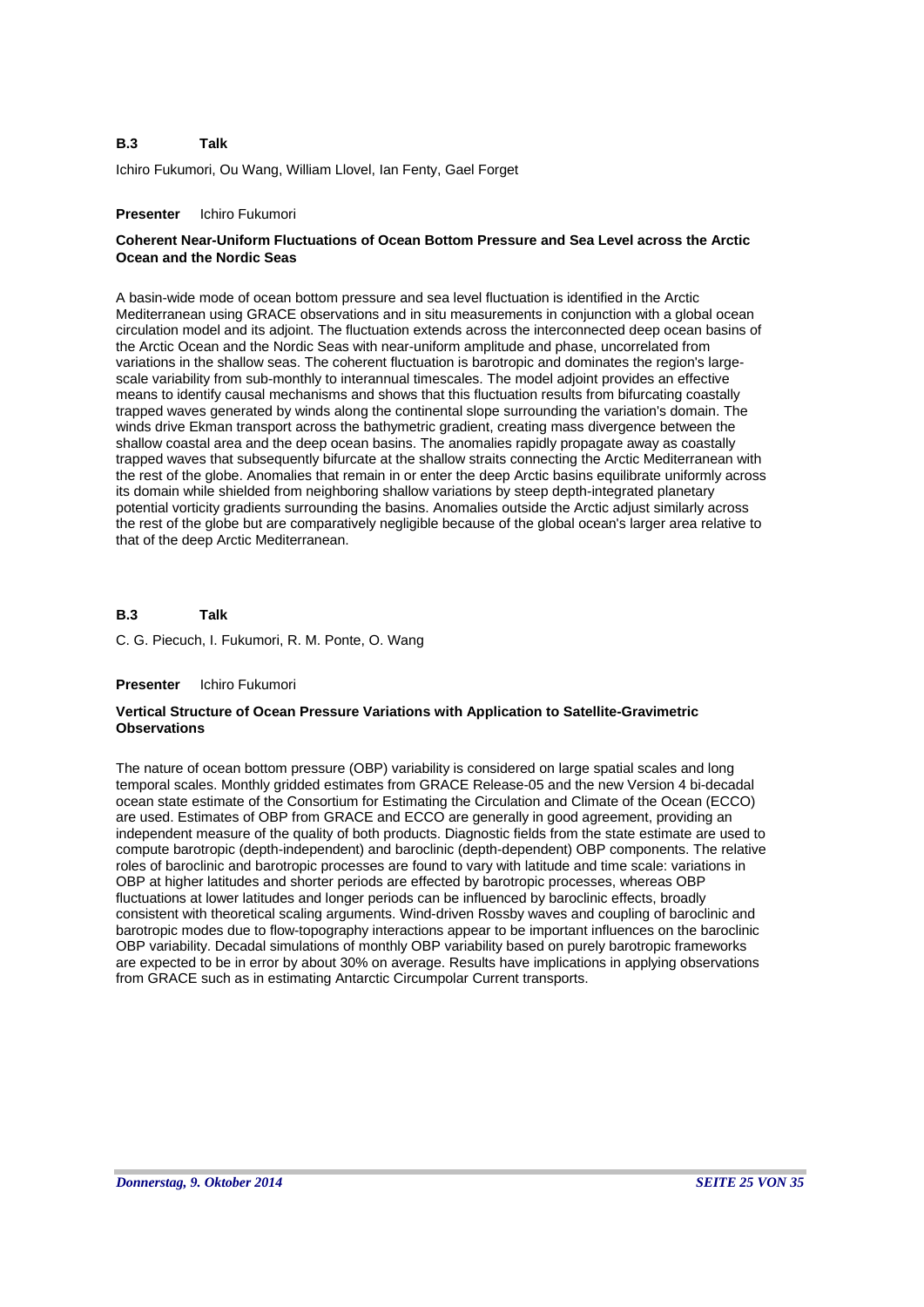Katrin Bentel, Felix W. Landerer, Carmen Boening

# **Presenter** Katrin Bentel

# **Monitoring Atlantic overturning circulation variability with GRACE-type gravity observations**

The Atlantic Meridional Overturning Circulation (AMOC) is a key mechanism in basin-scale northward heat transport and thus plays an important role for global climate. In the North Atlantic, warmer water from the subequatorial region is transported northward in the upper layers of the ocean. After cooling at higher latitudes, the water sinks down and is transported back southward. This process has important influence on the climate regime in the Earth's northern hemisphere, in particular in Northwestern Europe. Coherence between ocean bottom pressure (OBP) and the AMOC has been characterized in theoretical and simulation studies. Here, we use output from the ocean state estimate ECCO2. We use the model data to (1) evaluate to what extent space-based observations of time-variable gravity and the inversion for ocean bottom pressure can be used to observe AMOC variability, and (2) to test algorithms to extract the AMOC signal from GRACE-like OBP observations. In the ocean state estimate, we find a strong correlation between the AMOC signal and local OBP variations, and are able to reconstruct AMOC variations from OBP anomalies at the model's resolution. Model outputs are smoothed and filtered to resemble the spatial resolution of GRACE. Decreased spatial sensitivity and signal leakage at some latitudes introduce significant errors in the reconstruction of the AMOC signal. Nevertheless, we show that inter-annual AMOC variations can be recovered at some latitudes, e.g. at 25 N or at 50 N. Ongoing work involves deriving the AMOC signal from recent GRACE OBP solutions.

**B.3 Talk**

W. Llovel, J.K. Willis, F.W. Landerer, I. Fukumori

# **Presenter** Felix W. Landerer

# **Deep ocean contribution to sea level and energy budget not detectable over the past decade**

As the dominant reservoir of heat uptake in the climate system, the world's oceans provide a critical measure of global climate change. Here, we infer deep ocean warming in the context of global sea level rise and Earth's energy budget between January 2005 and December 2013 based on satellite altimetry, GRACE and Argo floats. Direct measurements of ocean warming above 2000m depth explain 0.9 +/- 0.15 mm/yr of the observed 2.78 +/- 0.32 mm/yr rate of global mean sea level rise. Over the entire water column, independent estimates of ocean warming yield a contribution of 0.77+/-0.28 mm/yr in sea level rise and agree with the upper ocean estimate to within the estimated uncertainties. Accounting for additional possible systematic uncertainties, the deep ocean (below 2000m) contributes -0.13 +/- 0.72 mm/yr to global sea level rise and -0.08 +/- 0.43 W/m2 to Earth's energy balance. The net warming of the ocean implies an energy imbalance for the Earth of  $0.64 \pm 0.44$  W/m2 from 2005 to 2013.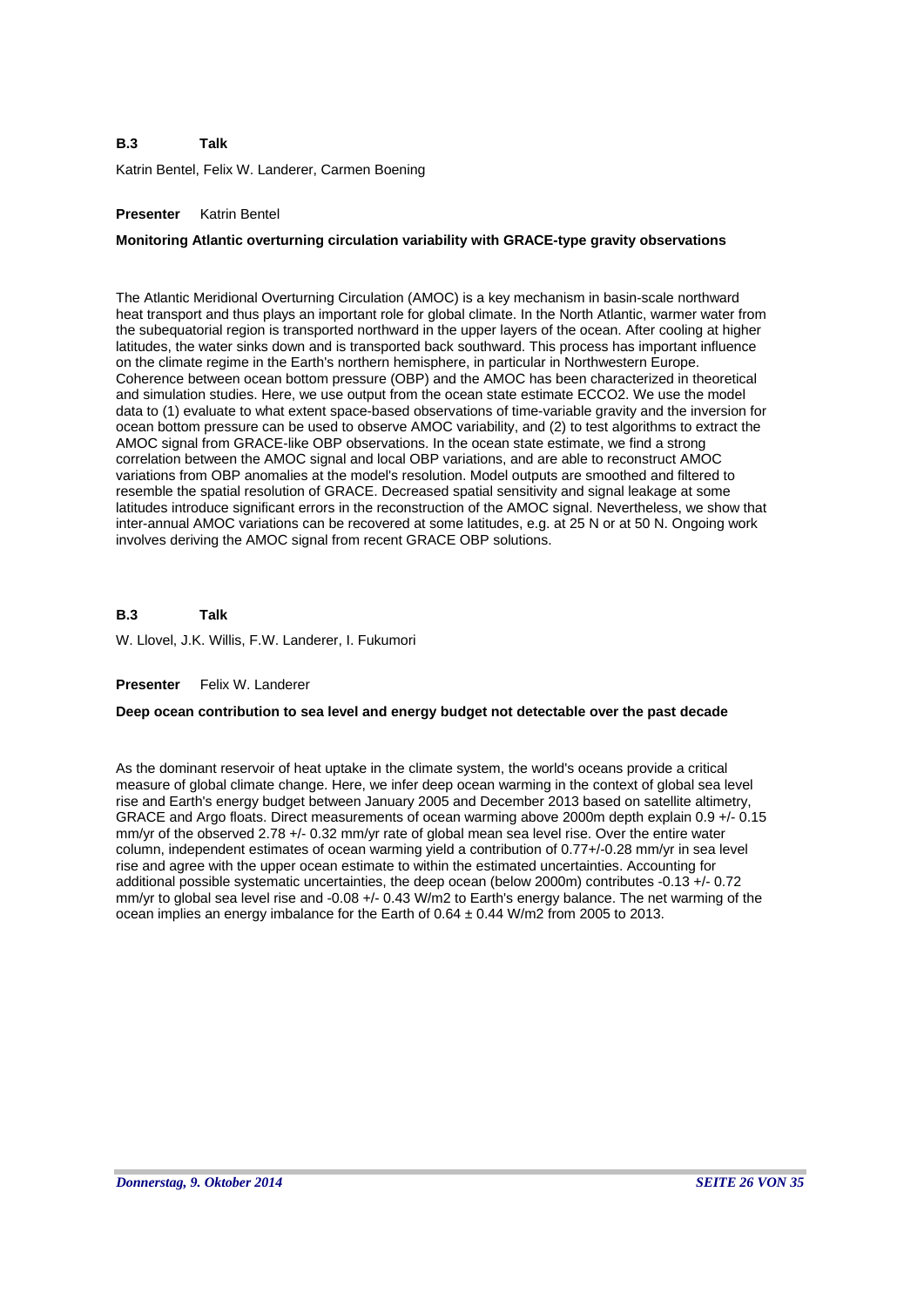Inga Bergmann-Wolf, Liangjing Zhang, Henryk Dobslaw

# **Presenter** Inga Bergmann-Wolf

# **Impact of global eustatic sea-level variations for the approximation of geocenter motion from GRACE**

Estimating global eustatic sea-level variations from results from the Gravity Recovery and Climate Experiment (GRACE) satellite mission requires additional information of the geocenter motion which is not included due to the mission implementation in the CM-frame. These variations are expressed in the degree 1 terms of the Spherical Harmonic expansion. Global degree 1 estimates can be determined by means of the method of Swenson et al. (2008) from ocean mass variability and GRACE data. Consequently, a recursive relation between estimates of ocean mass variations from GRACE and introducing geocenter motion into GRACE data exists. In this contribution, we will present the impact of the estimated global ocean mass signal on the determination of the geocenter motion. Numerical experiments with a decade-long model time-series reveal that the methodology is generally robust with respect to assumptions on global degree-1 coefficients for the eustatic sea-level model. We also will show, that GRACE based degree 1 estimates show a good correspondance to independent results and let us conclude that this method is suited to be used for oceanographic and hydrological applications of regional mass variability from GRACE.

**B.3 Talk**

Sarah Kwon , Don Chambers

# **Presenter** Sarah Kwon

# **Understanding Oceanographic Contribution to Polar Motion**

The Earth's axis of rotation varies with a long period of 19-24,000 years due to precession caused by gravitational torque due to the Earth not being a perfect sphere. It also 'wobbles' due to other torques. This is caused by mass redistribution within the Earth system, such as land water storage variations or mass transport in the ocean. Other contributing factors include winds hitting mountains or deep-ocean currents hitting seamounts, and resulting in a torque. Ocean mass variations contribute a significant amount to polar motion based on model studies. However, previous studies have not quantified the mechanism of the mass variability that causes these changes. This study will use the JPL\_ECCO Ocean Model and observations from the Gravity Recovery and Climate Experiment (GRACE) to look at fluctuations in ocean mass. Our hypothesis is that a recently discovered large-scale mass exchange between the Indo-Atlantic and Pacific Ocean basins may be responsible. This will be tested using a simplified large-scale model of the variability. The ocean model will also be used to examine the contribution of ocean currents. Earth rotation parameters computed from the ocean observations will be compared to observed Earth rotation parameters to test the hypothesis.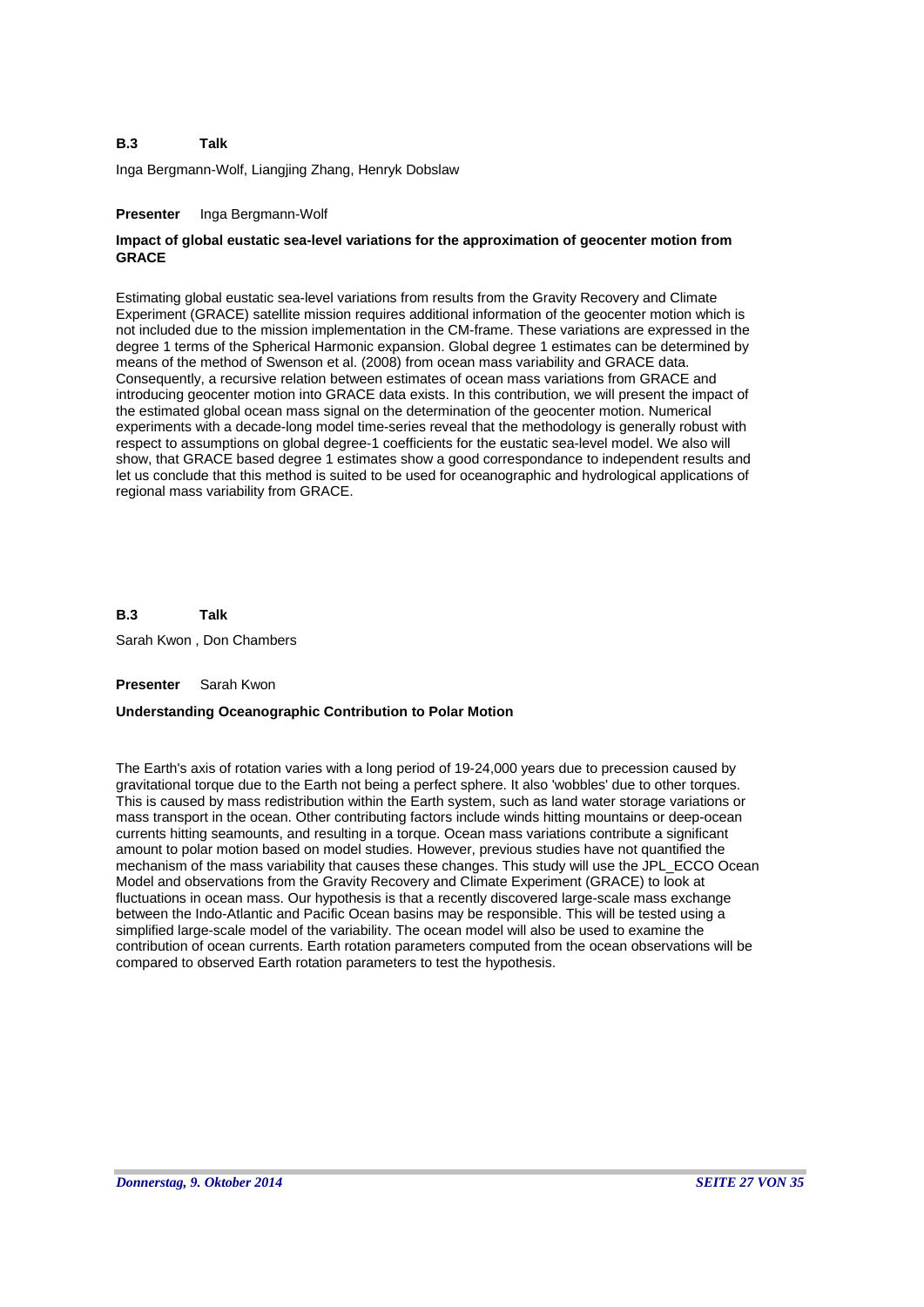R. Ray, S. Luthcke, J.-P. Boy, M. Schindelegger

# **Presenter** R. Ray

# **Testing Tide Models and Deducing Tidal Corrections from GRACE Range-Rate Data**

This contribution consists of three related investigations that concern GRACE and tides. We first report on a series of comprehensive tests of seven global ocean-tide models - a large, international effort led by Detlef Stammer (Stammer et al., Rev. Geophysics, 2014). Part of these tests consisted of processing 7 years of GRACE range-rate data with each tested tide model and then analyzing the range-rate residuals. Binned tidal analyses of these residuals are extremely useful for delineating regions which GRACE data suggest have problematic tide corrections. Although some models are better than others, no tide model is clearly superior to all others and all have flaws, especially in polar regions. Second, we report on a new analysis of solar atmospheric tides (to which GRACE is very sensitive). We have performed tidal analysis of nearly 7000 surface barometer time series and produced new empirical tidal charts by multiquadric interpolation. We compare these charts with the air-tide models now being used in GRACE processing. Finally we report on some new, but preliminary, inversions of global tides from GRACE range-rate data.

**B.3 Talk**

R.J. Bingham, K. Haines, D. Lea

# **Presenter** R.J. Bingham

# **How well can we measure the ocean's mean dynamic topography from space?**

The GRACE and GOCE gravity missions have produced a dramatic improvement in our ability to measure the ocean's mean dynamic topography (MDT) from space. To fully exploit this oceanic observation, however, we must quantify its error. To establish a baseline, we first assess the error budget for an MDT calculated using a 3rd generation GOCE geoid and the CLS01 mean sea surface (MSS). With these products, we can resolve MDT spatial scales down to 250 km with an accuracy of 1.7 cm, with the MSS and geoid making similar contributions to the total error. For spatial scales within the range 133- 250 km the error is 3.0 cm, with the geoid making the greatest contribution. For the smallest resolvable spatial scales (80-133 km) the total error is 16.4 cm, with geoid error accounting for almost all of this. Relative to this baseline, the most recent versions of the geoid and MSS fields reduce the long and shortwavelength errors, with the greatest impact seen in the latter component. However, they have little impact in the medium-wavelength band. The newer MSS is responsible for most of the long-wavelength improvement, while for the short-wavelength component it is the geoid. Using a combined GRACE/GOCE gravity field reduces still further the long wavelength MDT error. We find that while formal geoid errors potentially of value in the rigorous assimilation of MDT information into ocean models - have reasonable global mean values they fail capture the regional variations in error magnitude, which depend on the steepness of the sea floor topography.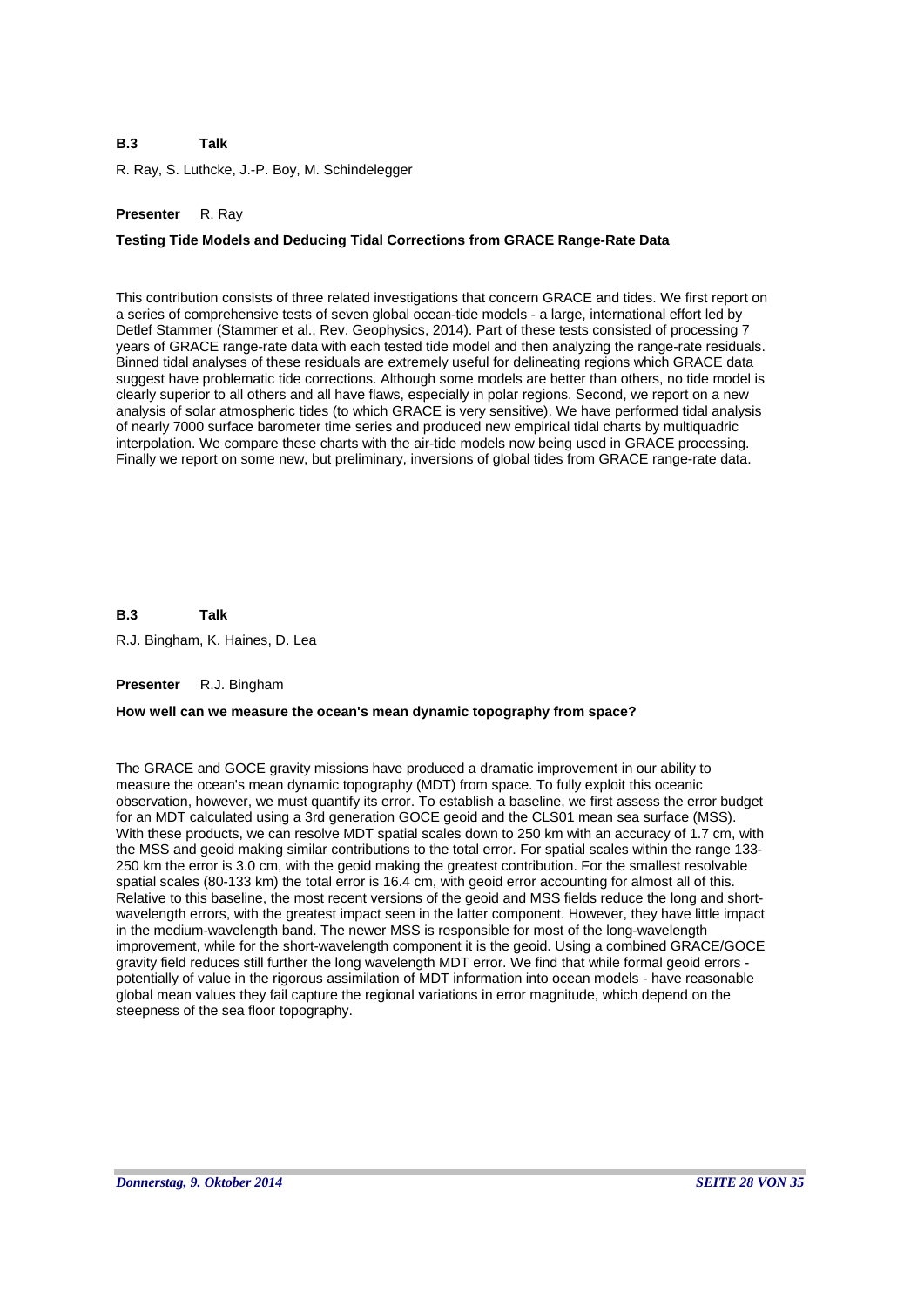### **B.3 Poster**

Denis Volkov, Felix Landerer

# **Presenter** Felix Landerer

# **Internal and external forcing of sea level variability in the Black Sea**

The variability of Black Sea sea level is forced by a combination of internal and external processes of atmospheric, oceanic, and terrestrial origin. We use a combination of satellite altimetry and gravity, tide gauge, river discharge, and atmospheric re-analysis data to provide a comprehensive analysis of Black Sea sea level and to quantify the role of different factors that force the variability. The Black Sea is part of a large-scale climatic system that includes the Mediterranean and North Atlantic. The seasonal sea level budget shows similar contributions of fresh water fluxes (precip, evap, and river discharge) and Black Sea outflow, while the impact of net surface heat flux is smaller. The nonseasonal sea level in the Black and Aegean seas are significantly correlated, the latter leading by one month. This lag is due to the adjustment of sea level in the Black Sea to externally forced changes of sea level in the Aegean Sea and to the impact of river discharge. The nonseasonal sea level budget in the Black Sea is dominated by freshwater fluxes, but external processes such as river discharge and outflow changes can also cause large synoptic sea level anomalies. Sea level is strongly coupled to terrestrial water storage over the Black Sea drainage basin, which is modulated by the North Atlantic Oscillation (NAO). We show that during the low/high NAO southwesterly/northeasterly winds near the Strait of Gibraltar and southerly/northerly winds over the Aegean Sea are able to dynamically increase/decrease sea level in the Mediterranean and Black seas, respectively.

### **B.3 Poster**

Cecilia Peralta-Ferriz, James H. Morison

# **Presenter** Jennifer Bonin

# **Bridging a possible gap of GRACE observations in the Arctic Ocean using existing GRACE data and in situ bottom pressure sensors**

Since 2002, GRACE has provided the means of investigating month-to-month to inter-annual variability of, among many other things, ocean circulation over the entire Arctic Basin. Such a comprehensive picture could not have been achieved with the limited in situ pressure observations available. Results from the first 10 years of ocean bottom pressure (OBP) measurements from GRACE in the Arctic Ocean reveal distinct patterns of ocean variability that are strongly associated with changes in large-scale atmospheric circulation (Peralta-Ferriz et al., 2014): the leading mode of variability being a wintertime basin-coherent mass change driven by winds in the Nordic Seas; the second mode of variability corresponding to a mass signal coherent along the Siberian shelves, and driven by the Arctic Oscillation; and the third mode being a see-saw between western and eastern Arctic shelves, also driven by the largescale wind patterns. In order to understand Arctic Ocean changes, it is fundamental to continue to track OBP. Our concern is what to do if the present GRACE system should fail before its follow-on is launched. In this work, we regress time series of pressure from the existing and potential Arctic Ocean bottom pressure recorder locations against the fundamental modes of bottom pressure variation. Our aim is to determine the optimum combination of in situ measurements to represent the broader scale variability now observed by GRACE. With this understanding, we can be better prepared to use in situ observations to at least partially cover a possible gap in GRACE coverage.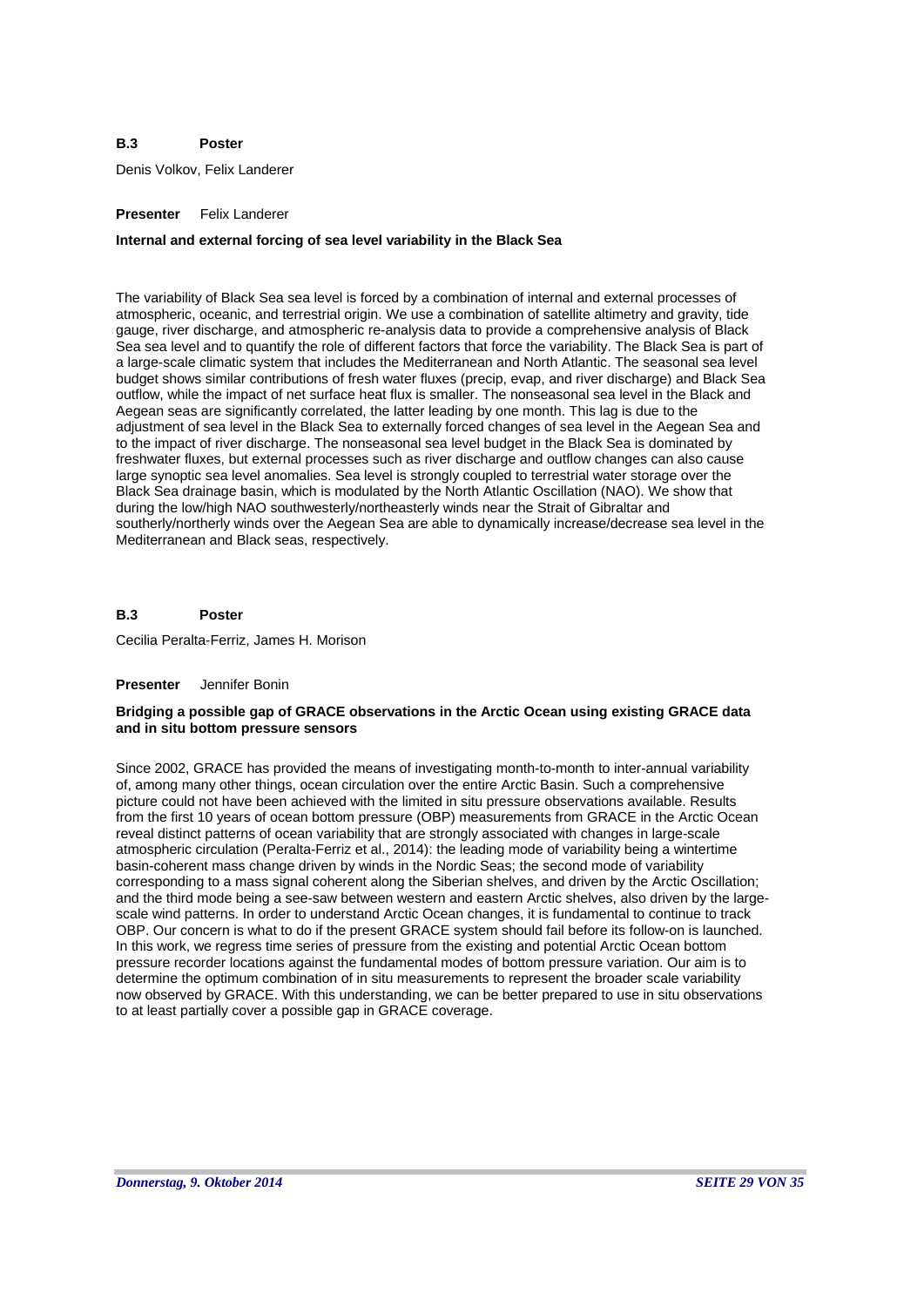### **B.3 Poster**

Katherine Quinn

# **Presenter** Rui Ponte

# **Separation of signals and noise in GRACE data over the ocean**

Ocean bottom pressure maps derived from GRACE time variable gravity data have proved to be a unique and valuable tool for studying ocean dynamics. However, GRACE data over the ocean is contaminated by non-ocean signals, such as large earthquakes, land signal leakage, and noise. A noise reduction method previously used is the projection of GRACE data onto empirical orthogonal functions (EOFs) derived from an ocean model. Each EOF corresponds to a single spatial pattern and an amplitude time series. The spatial patterns are stationary. Yet typical patterns in a real physical system are changing over time. In particular, ocean dynamics tend to have propagating waves that are not captured by stationary EOFs and we have seen propagating signals in GRACE data filtered out when projected onto EOFs. One way to better represent time-varying spatial patterns is to use cyclostationary EOFs (CSEOFs). The spatial patterns of these basis functions can vary in time within a pre-selected period, typically annual. Another way to capture propagating signals is to use complex EOFs (CEOFs), where the data is complexified using a Hilbert transform. We will analyze GRACE data over the ocean by projecting the data onto CSEOFs or CEOFs derived from an ocean model. The ocean model we use is a combination of ocean variability from OMCT and adjustments due to self-attraction and loading. We will test our results against bottom pressure determined from steric-corrected altimetry and an assimilating ocean state estimate.

**B.4 Talk**

Matthew Rodell

**Presenter** Matthew Rodell

# **Hydrological Extremes in the GRACE Record**

This presentation will identify wet and dry extremes around the world based on GRACE's ~12 year record of terrestrial water storage anomalies. These will be explained in the context of other information on major floods and droughts during 2002-2014. In most cases the GRACE based extremes are consistent with other measurements and newsworthy events. In other locations the maximum and minimum anomalies occur at the ends of the data record, reflecting ongoing climate- or human-induced trends in TWS.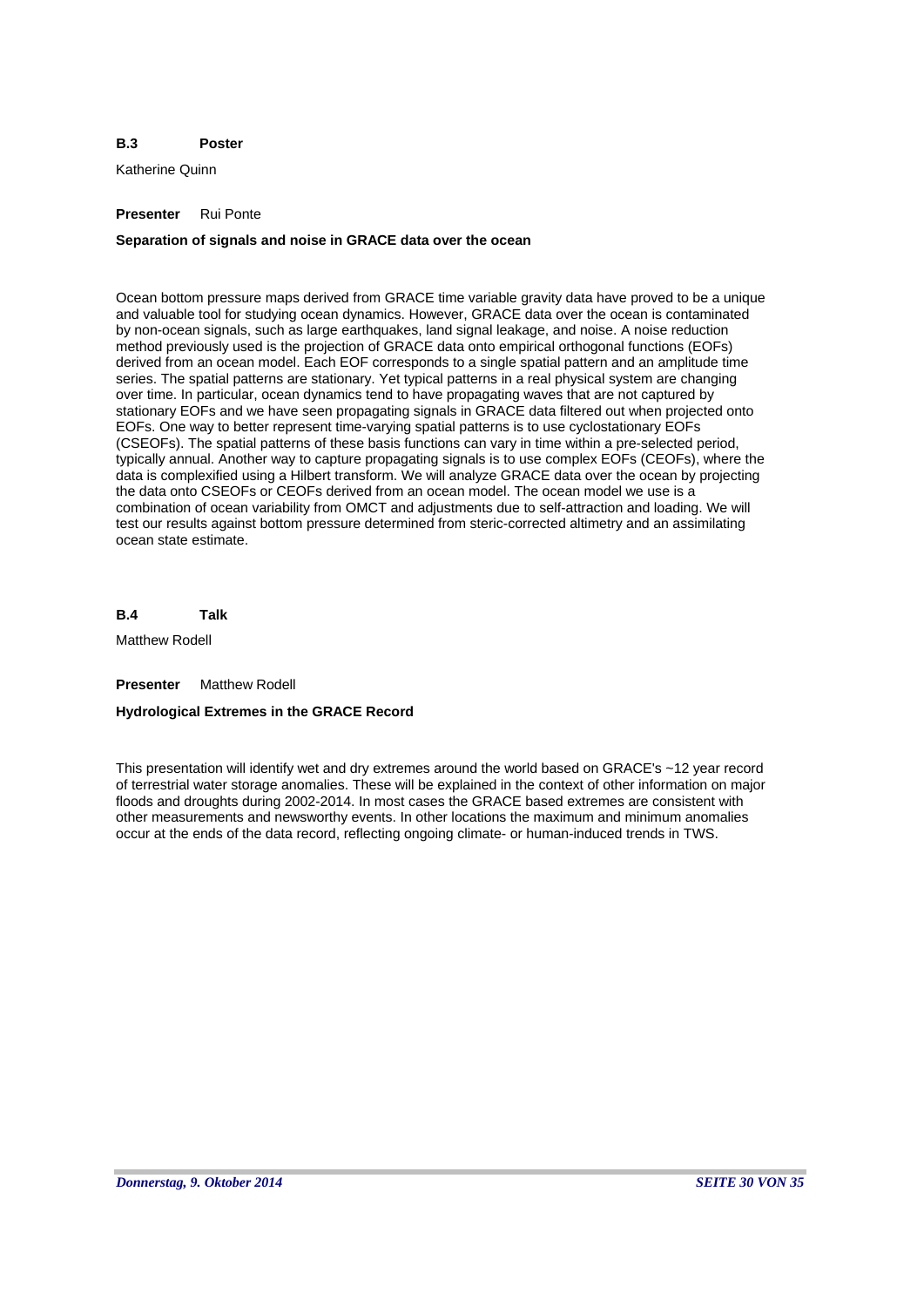Sarah Elizabeth McCandless, Srinivas Bettadpur, Teresa Howard, Gordon Wells

# **Presenter** Srinivas Bettadpur

# **Utilizing GRACE TWS, NDVI, and Precipitation for Drought Identification and Classification in Texas**

The "Merged-dataset Drought Index" (MDI) is a new quantitative drought index calculated using GRACE total water storage (GRACE TWS), MODIS-derived normalized difference vegetation index (NDVI), and precipitation data. These datasets constitute MDI because each correlates with a different drought type. Dataset deviations from established climatology are used, where negative deviations indicate deficits. MDI is objectively and transparently calculated based on dataset z-scores. GRACE TWS is the least mature dataset used in these calculations, but TWS solution variance does not negatively impact MDI. A new classification scheme to categorize drought severity is also proposed. MDI is studied in Texas and its smaller sub-regions. Within these sub-regions, MDI identifies multiple droughts during 2002 - 2014, with the most severe beginning in late 2010. Drought analysis using MDI shows for the first time that GRACE data provides information on a sub-regional scale in Texas, an area with low overall signal amplitudes. Past studies have shown TWS capable of identifying drought, but MDI is the first index to quantitatively use GRACE TWS in a manner consistent with current practices of identifying drought. MDI also establishes a framework for a future, completely remote-sensing based index that can enable temporally and spatially consistent drought identification across the globe. This study is useful as well for establishing a baseline for the necessary spatial resolution required from future geodetic space missions for use in drought identification at smaller scales.

### **B.4 Talk**

Mohamed Ahmed, Mohamed Sultan, John Wahr, Ahmed Mohamed, Eugene Yan

# **Presenter** Mohamed Ahmed

# **Quantifying recharge and depletion rates of the Nubian Sandstone Aquifer System: An integrated approach**

An integrated approach using the GRACE, outputs of the CLM4.5 model, remote sensing, geological, and geochemical data were used to quantify the recharge and depletion rates of the Nubian Sandstone Aquifer System (NSAS) over the past 10 years (2003–2012). The adopted approach includes: (1) extraction of recharge rates over the NSAS outcrops in Sudan and Chad (area: 0.83 million square km [msk]); (2) estimation of depletion rates over the NSAS in Egypt (area: 0.66 msk); and (3) removal of contributions from non-groundwater Terrestrial Water Storage (TWS) compartments (i.e., soil moisture and river channel) using outputs of CLM4.5 model. Findings include: (1) average annual precipitation over recharge areas in Chad and Sudan was estimated (from TRMM data) at 65 billion cubic km (bck), (2) GRACE-derived NSAS recharge rates were estimated at 2.79 ± 0.98 bck/yr over Sudan and Chad and up to  $3.20 \pm 1.0$  bck/yr if annual extraction rates ( $\sim 0.40 \pm 0.20$  bck) over these areas were considered; (3) GRACE-derived groundwater depletion rates of NSAS in Egypt were estimated at 2.04 ± 0.99 bck/yr of which 0.50 bck/yr are related to natural discharge; (4) replenishment of the NSAS in Egypt by groundwater flow from the south is hindered by the East-West trending Uweinat-Aswan basement uplift; and (5) assuming current GRACE depletion rates, the recoverable groundwater of the NSAS in Egypt (5180 bck) will last for 2500 years. Plans are underway to quadruple the artificial extraction rates in Egypt; under such conditions, the recoverable groundwater will last for some 800 years.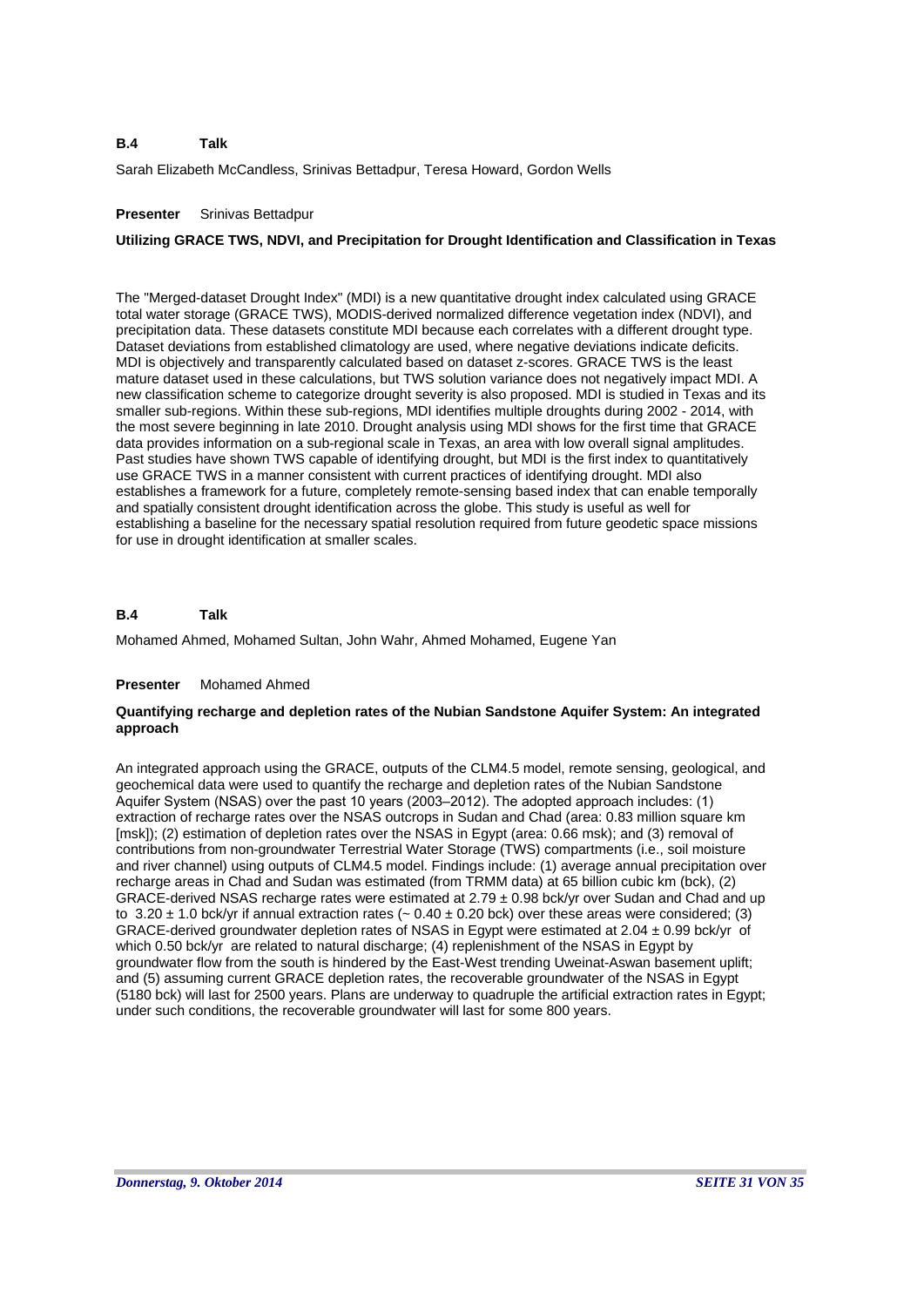Carmen Boening, Marie-Estelle Demory, David Wiese, Pier Luigi Vidale, Malcolm Roberts, Reinhard Schiemann, Matthew Mizielinski, Michael M. Watkins

# **Presenter** Carmen Boening

# **The use of GRACE satellite data to validate the global hydrological cycle as simulated by a global climate model**

This study investigates the use of the Gravity Recovery and Climate Experiment (GRACE) data to validate the global hydrological cycle as simulated by an atmospheric General Circulation Model (GCM), particularly the transport of water from the ocean to the land and vice-versa. We make use of the UPSCALE campaign, a traceable hierarchy of global atmospheric simulations, with mesh sizes ranging from 130 km to 25 km, for which five-member ensembles of 27-year, atmosphere-only integrations are available, using present-day forcing. We show here the ability of this climate model, to simulate the interannual variability of terrestrial water storage, compared to GRACE. We particularly find that the model is able to capture the regional distribution of changes in terrestrial water transport during El Nino Southern Oscillation events, implying its ability to import more or less water over land during an ENSO event.

### **B.4 Talk**

Annette Eicker, Maike Schumacher, Jürgen Kusche, Hannes Müller Schmied, Petra Döll

# **Presenter** Annette Eicker

# **Calibration/data assimilation approach for WGHM using gridded GRACE observations**

Global hydrological models contribute to the understanding and quantification of the global water cycle. However, large model uncertainties persist due to climate forcing data not being available with sufficient spatial/temporal resolution on the global scale. The GRACE mission provides an independent observation of water storage change with global coverage, which can be used to improve global hydrological models. In our group, an ensemble Kalman filter approach has been developed to improve the WaterGAP global hydrological model (WGHM) by assimilating GRACE-derived gridded terrestrial water storage changes and by calibrating WGHM steering parameters within the same step. In this presentation we will show the current state and results of our assimilation approach. In particular we will discuss the influence of the GRACE spatial discretization to explore as much spatial information of the GRACE data as possible, and we will show some validation experiments.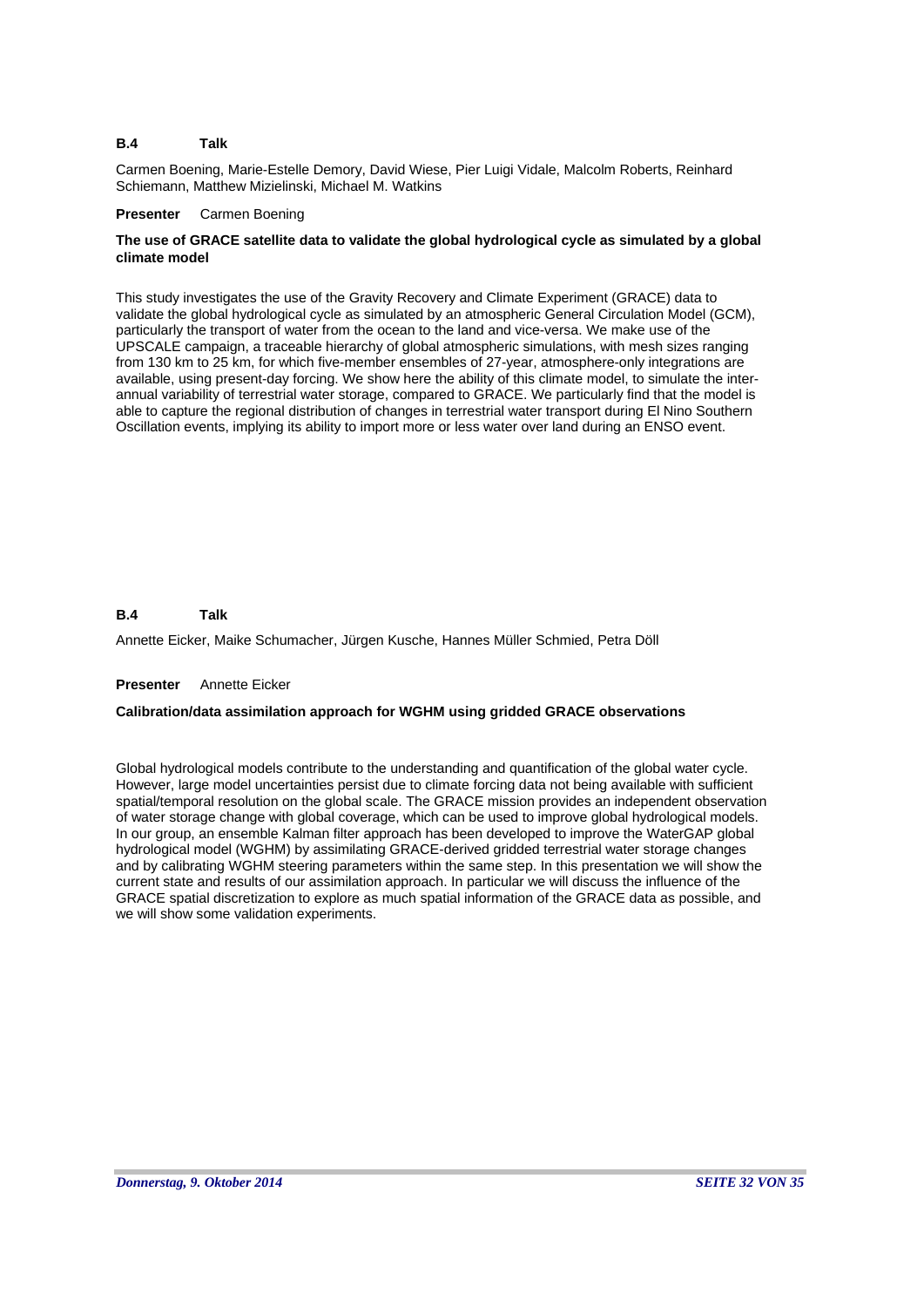Liangjing Zhang, Henryk Dobslaw

# **Presenter** Liangjing Zhang

# **Validation of MPI-ESM Decadal Hindcast Experiments with Terrestrial Water Storage Variations as Observed by GRACE**

Time-variations in the gravity field as observed by the GRACE mission launched in 2002 provide for the first time quantitative estimates of the terrestrially stored water masses at monthly resolution over more than one decade. TWS from GRACE is applied here to validate different sets of ensemble hindcasts performed with the coupled climate model MPI-ESM that have been prepared within the German Research Initiative on Decadal Climate Prediction (MiKlip) during recent years. Moderately positive skill scores of the initialized hindcasts are obtained both with respect to the zero anomaly forecast and the uninitialized projections in particular for leadyear 1 in particular in moderate to high latitudes of the Northern Hemisphere. Skill scores gradually increase when moving in more recent experiments and also for experiments performed at higher spatial resolution, thereby documenting improvements of the MPI-ESM decadal prediction system during course of the Miklip project. Analyses indicate that the skill changes obtained here reflect in particular changes in the large-scale precipitaiton pattern between the individual experiments, which itself is an important target quantity of the climate prediction. We will explain in this talk how GRACE-based TWS might contribute to the validation of precipitation changes in particular in regions of the world where reliable in-situ observations are sparse.

#### **B.4 Talk**

Akbar Shabanloui, Jürgen Müller

# **Presenter** Jürgen Müller

# **Assimilation of GRACE, satellite altimetry and hydrological data for determining mass variations in the Siberian permafrost region**

The permafrost in Siberia (Russia) plays an important role for the global water cycle and climate change in the Earth system. In this study, data from satellite altimetry missions, hydrological models and GRACE are assimilated to retrieve a more realistic pattern of surface mass variations in Siberia. GRACE provides the integral mass variations with different spatial-temporal resolution depending on the applied filters and reduction models. We used the new release L2 products from GFZ (RL05a) and tested various filters. Geometrically, surface mass variations are determined based on satellite (radar/laser) altimetry tracking data (e.g. Jason-2, ICESat), where especially lake level variations are extracted. In addition, hydrological surface mass variations are obtained from hydrological water cycle models based on observations of precipitation, evapotranspiration and run-off data. We tried to quantify the individual signal contributions in Siberia and to consistently combine the various data to get a better estimate on how big the real permafrost change might be.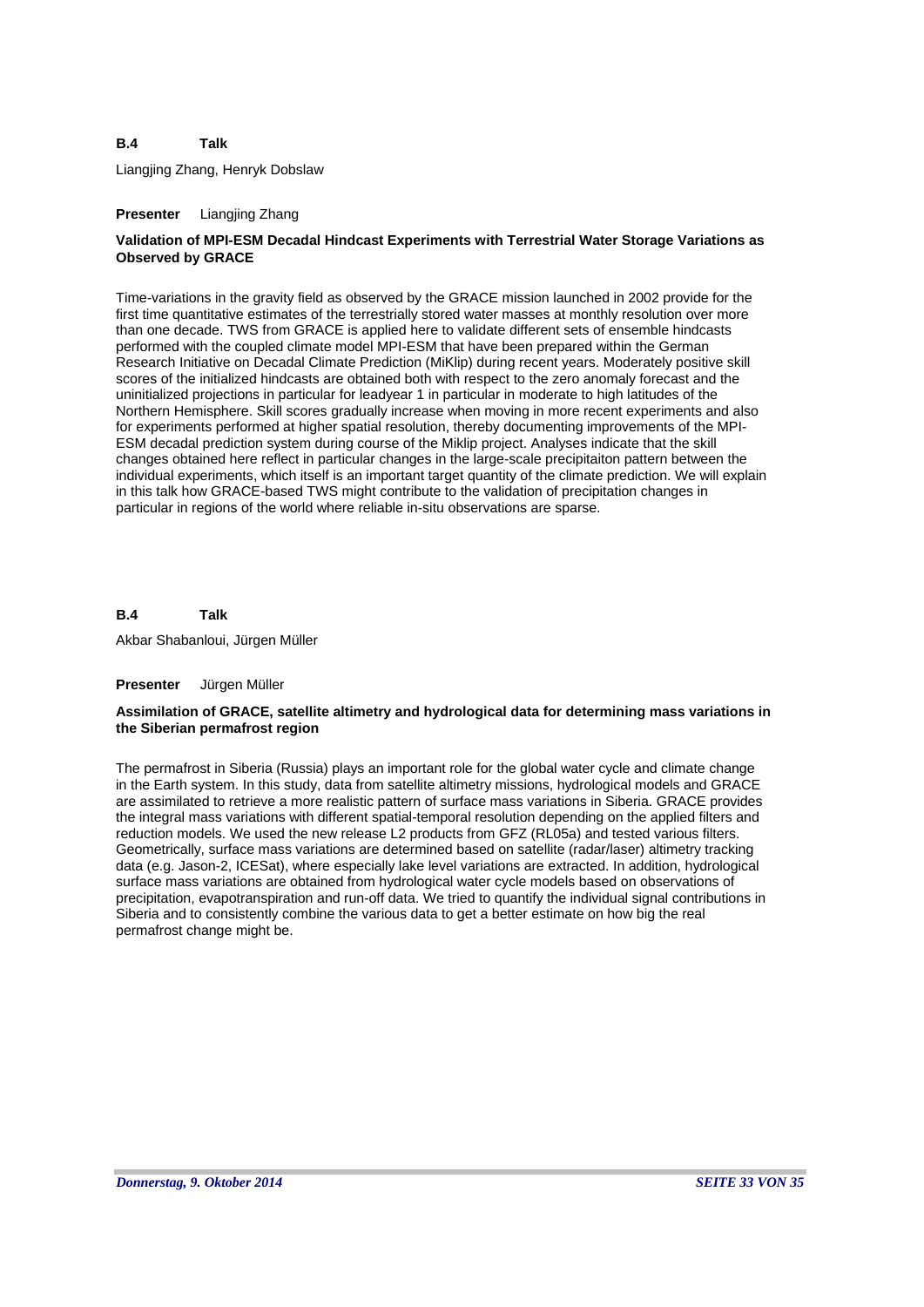Mohamed Sultan, Mohamed Ahmed, John Wahr, Eugene Yan

# **Presenter** Mohamed Sultan

# **Assessing the performance of land surface models over Africa using GRACE and remote sensing data**

There has been an increased interest in integrating Land Surface Model (LSM)-derived TWS (TWS[LSM]) compartments with GRACE-derived TWS (TWS[GRACE]) given the fine vertical resolution of the LSM. We evaluated the performance of TWS[LSM] simulated from GLDAS/NOAH, and CLM4.5 over Africa's major watersheds (10 basins) using monthly (2003–2012) TWS[GRACE] and relevant remote sensing datasets: (1) temporal GLDAS/NOAH-derived TWS (TWS[GLDAS]) and CLM4.5-derived TWS (TWS[CLM]) were extracted, (2) spatial and temporal correlations of TWS[LSM] with TWS[GRACE] were performed to examine the degree to which simulated TWS estimates (TWS[LSM]) correspond to measured (TWS[GRACE]) values, (3) the degree to which differences in LSM forcing precipitation (P) influence model outputs was evaluated by conducting spatiotemporal correlations with TRMM-derived precipitation, (4) the validity of evapotranspiration (ET) outputs from LSM was evaluated by comparisons to MODIS-derived evapotranspiration. Our findings include: (1) high correspondence between TWS[GRACE] and TWS[GLDAS] (R square range for 10 basins: 0.34 to 0.88) compared to TWS[CLM] (R square range for 10 basins: 0.05 to 0.90); (2) the similarities in total precipitation across examined basins for GLDAS and CLM suggest that variations in model forcing parameters are not responsible for observed differences in TWS[LSM] outputs, and (3) the poor correspondence between ET[CLM] (range: 83 to 100 % precipitation) and ET[MODIS] suggests that TWS[CLM] could be improved if the evapotranspiration algorithms are reevaluated.

### **B.4 Talk**

J. Kusche, A. Springer, C. Ohlwein, K. Hartung, L. Longuevergne, S. Kollet, J. Keune, H. Dobslaw, E. Forootan, A. Eicker, P. Krahe, W. You

### **Presenter** J. Kusche

# **Synergies between GRACE and regional atmospheric modeling efforts**

In the meteorological community, efforts converge towards implementation of high-resolution dataassimilating regional climate modelling/monitoring systems; driven by improving process understanding, better representation of land surface interaction, atmospheric convection, orographic effects, and the wish to better forecast. It is relevant for GRACE since (1) these models may provide improved atmospheric dealiasing when compared to ECMWF, (2) they inherit high temporal resolution from the NWP models, (3) efforts are directed towards improving the land surface component and coupling groundwater models; this provides hydrological mass estimates at sub-diurnal resolution, (4) re-analyses provide consistent long time series, (5) GRACE data can help validating model outputs. A coupled atmosphere - land surface groundwater modelling system is currently being implemented for the European CORDEX region at 12.5 km resolution, based on the TerrSysMP platform (COSMO-EU NWP, CLM land surface and ParFlow groundwater models). We report results from Springer et al. (J. Hydromet.) validating the water cycle in COSMO-EU using GRACE and P, ET and R data. We show that after GRACE bias correction, hydrological conditions prior to 2002 can be reconstructed. Comparing GRACE with CLM allows identifying processes needing improvement. Finally, we compare COSMO-EU surface pressure with ERA-I at timescales < and > 1 month and spatial scales below/above the resolution of global models. We find differences with magnitude 1-3 hPa (1-3 cm EWH); relevant for post-GRACE mission concepts.